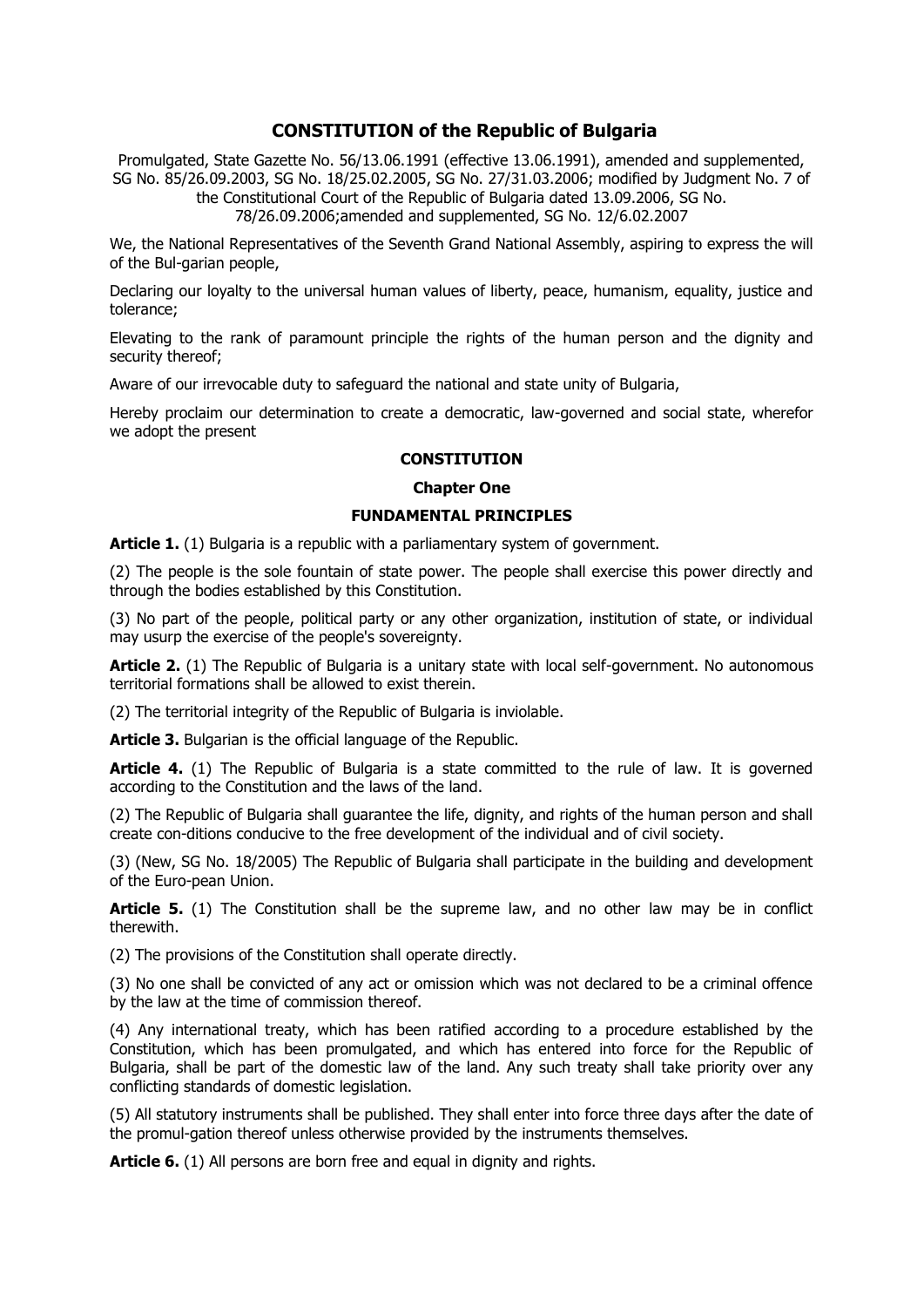(2) All citizens shall be equal before the law. Neither abridgement of rights nor any privileges whatsoever shall be admissible on the basis of race, nationality, ethnic identity, sex, origin, religion, education, convictions, political affiliation, personal and social status, or property status.

**Article 7.** The State shall incur liability for any detriment caused by unlawful acts or actions by authorities and officials of the State.

**Article 8.** State power shall be divided between a legislative, an executive, and a judicial branch of government.

**Article 9.** (1) (Redesignated from Article 9, SG No. 12/2007, effective 1.01.2008) The armed forces shall guaran-tee the sovereignty, security, and independence of Bulgaria and shall defend the territorial integrity thereof.

(2) (New, SG No. 12/2007, effective 1.01.2008) The operation of the armed forces shall be regulated by statute.

**Article 10.** Elections and national and local referendums shall be held on the basis of universal, equal and direct suffrage by secret ballot.

**Article 11.** (1) Political life in the Republic of Bulgaria shall be based on the principle of political pluralism.

(2) Not a single political party or ideology may be proclaimed or asserted as state-sponsored.

(3) All parties shall facilitate the formation and expression of citizens' political will. The procedure for the formation and dissolution of political parties, as well as the conditions for their activity, shall be established by statute.

(4) Political parties may not be formed on an ethnic, racial, or religious basis, nor [shall it be permissible to form] any parties which make it their object to seize state power by force.

**Article 12.** (1) Citizens' associations shall serve to satisfy and protect the interests of the members thereof.

(2) No citizens' association, including any trade union, may adopt any political purposes or engage in any political activities which are intrinsic only to political parties.

**Article 13.** (1) Religious denominations shall be free.

(2) Religious institutions shall be separate from the State.

(3) Eastern Orthodox Christianity is a traditional religion in the Republic of Bulgaria.

(4) Religious communities and institutions, or religious convictions, may not be used for political purposes.

**Article 14.** The family, motherhood, and childhood shall enjoy the protection of the State and society.

**Article 15.** The Republic of Bulgaria shall ensure the protection and reproduction of the environment, the mainte-nance and diversity of wildlife, and the rational utilization of the natural wealth and resources of the country.

**Article 16.** Labour shall be guaranteed and protected by the law.

**Article 17.** (1) The right to own and to inherit property shall be guaranteed and protected by the law.

(2) Property shall be private and public.

(3) Private property shall be inviolable.

(4) The regime applying to the items of state and municipal property shall be established by statute.

(5) Property may be taken by eminent domain for state and municipal needs solely in pursuance of a law subject to the condition that these needs cannot be satisfied in another manner and after an advance and equivalent com-pensation.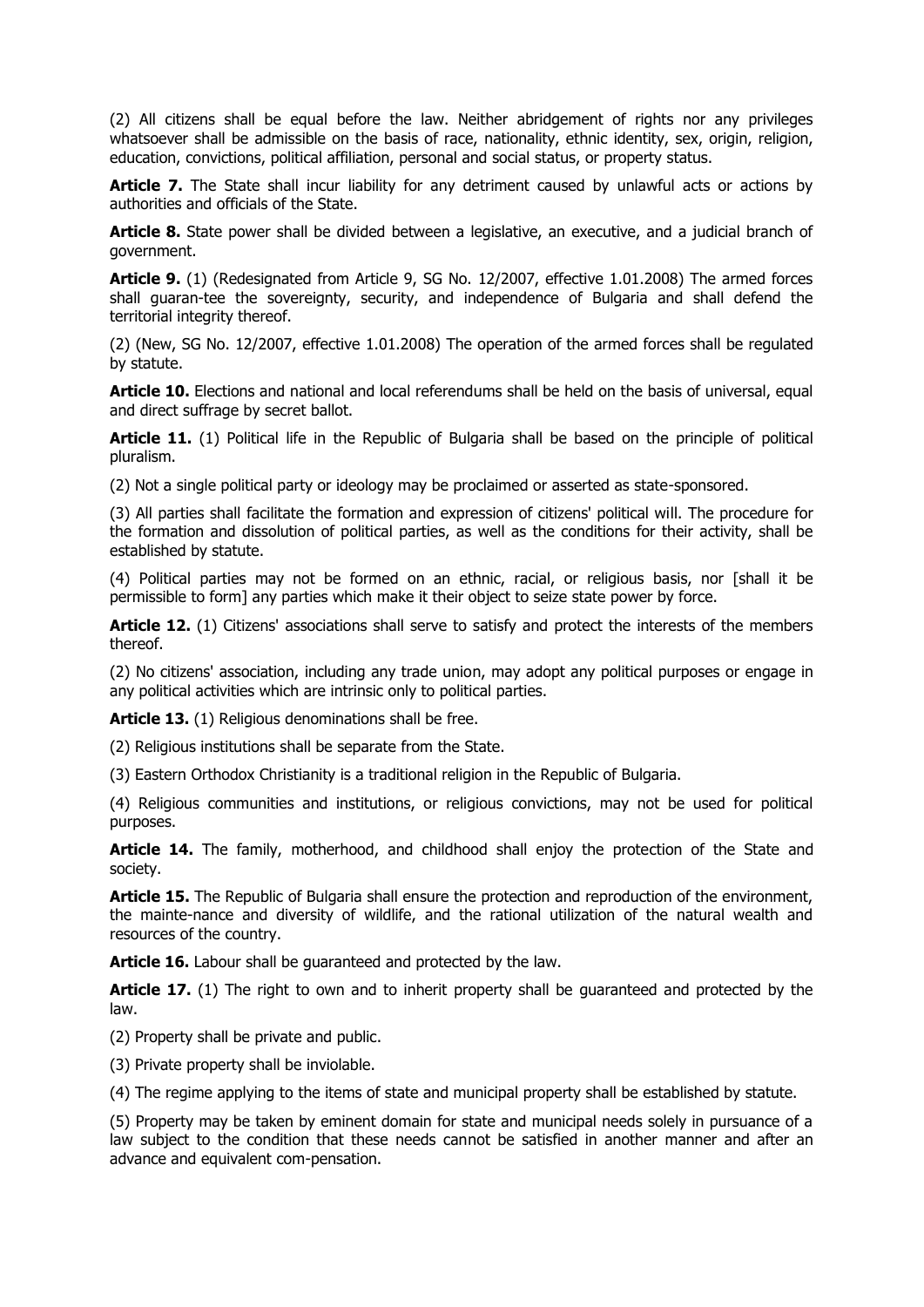Article 18. (1) The subsurface resources, the coastal beaches, the national roads, as well as the waters, forests and parks of national importance, the nature reserves and archaeological reserves designated by statute, shall constitute exclusive state property.

(2) The State shall exercise sovereign rights to the continental shelf and within the exclusive economic zone in re-spect of exploration, development, protection and management of the biological, mineral, and energy resources of these maritime spaces.

(3) The State shall exercise sovereign rights to the radio frequency spectrum and positions on the geo-stationary orbit allocated to the Republic of Bulgaria by international agreements.

(4) A state monopoly may be established by statute on rail transport, the national postal and telecommunication networks, the use of nuclear energy, the manufacture of radioactive products, weapons, explosives, and biologi-cally potent substances.

(5) The terms and procedure whereunder the State shall award concessions to the items of property and shall grant licences for the activities covered under the foregoing paragraphs shall be established by statute.

(6) The state-owned corporeal immovables shall be stewarded and managed in the interests of citizens and of so-ciety.

**Article 19.** (1) The economy of the Republic of Bulgaria shall be based on free economic enterprise.

(2) The law shall establish and guarantee equal legal conditions for economic activity to all citizens and legal per-sons through prevention of abuse of monopolism and unfair competition and through protection of consumers.

(3) The investments and economic activity of Bulgarian and foreign citizens and legal persons shall enjoy the pro-tection of the law.

(4) The law shall establish conditions for the formation of cooperatives and other forms of association of citizens and legal persons for the attainment of economic and social advancement.

**Article 20.** The State shall create conditions conducive to a balanced development of the separate regions of Bul-garia and shall assist the territorial authorities and activities through financial, credit, and investment policies.

**Article 21.** (1) Land shall be a basic national resource which shall enjoy the special protection of the State and society.

(2) Arable land shall be used solely for agricultural purposes. Any change of the assigned use of arable land shall be permissible solely by exception, provided the necessity has been proven, and under terms and according to a procedure established by statute.

**Article 22.** (Amended, SG No. 18/2005, effective as from the date of entry into force of the Treaty concerning the Accession of the Republic of Bulgaria to the European Union, not applicable to preexistent international treaties) (1) Aliens or non-resident legal persons may acquire a right to ownership of land under the terms arising from the accession of the Republic of Bulgaria to the European Union or by virtue of an international treaty which has been ratified, which has been promulgated, and which has entered into force for the Republic of Bulgaria, as well as through legal succession.

(2) Passage of an act to ratify any international treaty referred to in Paragraph (1) shall require a majority of two-thirds of all National Representatives.

(3) The regime applying to the land shall be established by statute.

**Article 23.** The State shall create conditions for free development of science, education, and the arts, and shall assist them. The State shall take care of the conservation of the national historical and cultural heritage.

**Article 24.** (1) The foreign policy of the Republic of Bulgaria shall be implemented in accordance with the princi-ples and standards of international law.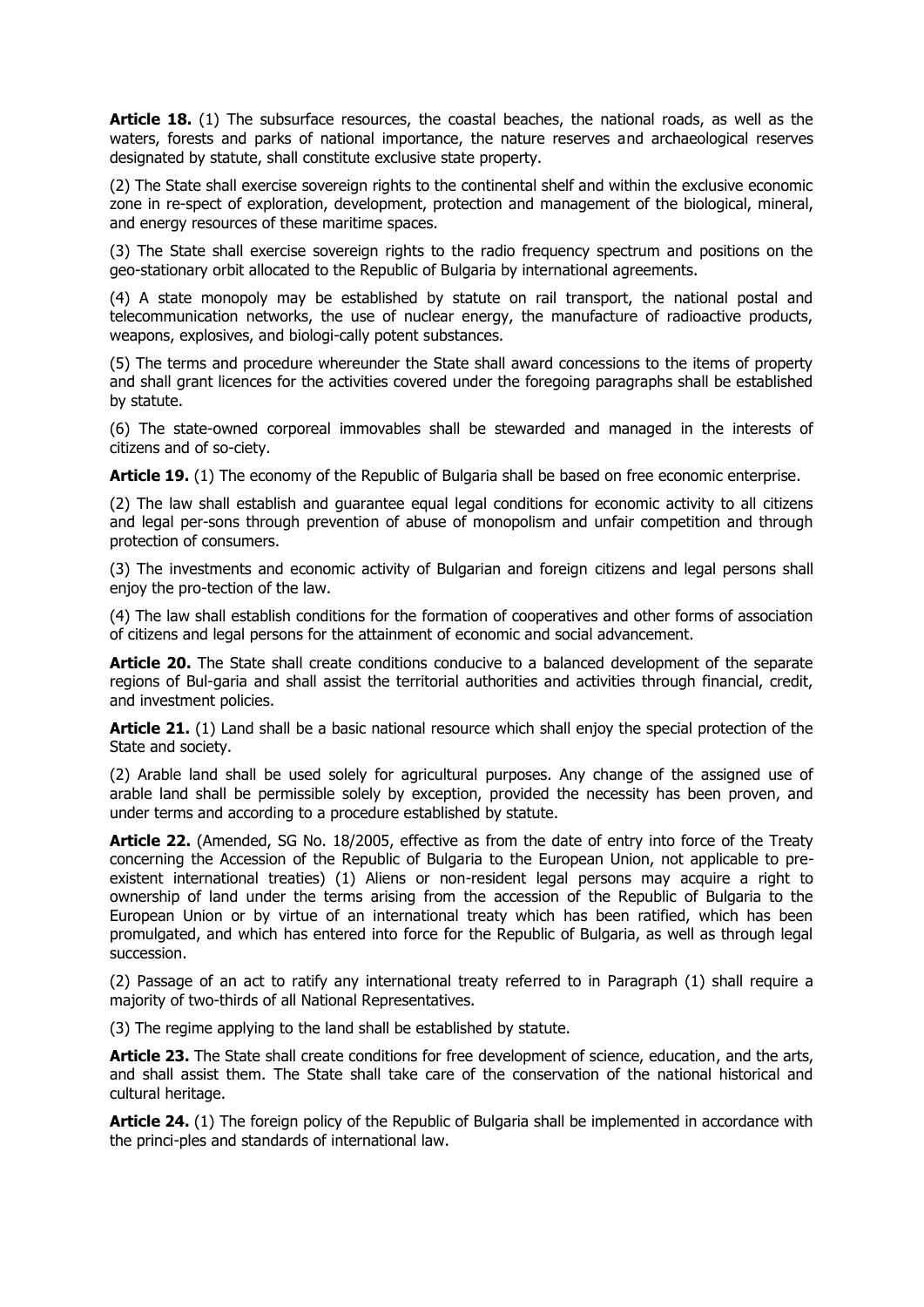(2) The principal objectives of the foreign policy of the Republic of Bulgaria shall be the national security and inde-pendence of Bulgaria, the well-being and the fundamental rights and freedoms of Bulgarian citizens, as well as as-sistance to the establishment of a just international order.

### **Chapter Two**

# **CITIZENS' FUNDAMENTAL RIGHTS AND DUTIES**

**Article 25.** (1) Any person, whereof at least one of the parents is a Bulgarian citizen, or who has been born within the territory of the Republic of Bulgaria, shall be a Bulgarian citizen unless acquiring another citizenship by de-scent. Bulgarian citizenship may furthermore be acquired by naturalization.

(2) Persons of Bulgarian descent shall acquire Bulgarian citizenship according to a relaxed procedure.

(3) A Bulgarian citizen by birth may not be deprived of Bulgarian citizenship.

(4) (Amended, SG No. 18/2005) No citizen of the Republic of Bulgaria may be surrendered to another State or to an international court for the purposes of criminal prosecution except where this is provided for in an international treaty which has been ratified, which has been promulgated, and which has entered into force for the Republic of Bulgaria.

(5) Bulgarian citizens resident abroad shall be under the protection of the Republic of Bulgaria.

(6) The terms and the procedure for acquisition, retention and loss of Bulgarian citizenship shall be established by statute.

**Article 26.** (1) The citizens of the Republic of Bulgaria, wherever they may be, shall have all rights and duties un-der this Constitution.

(2) Any alien resident in the Republic of Bulgaria shall have all the rights and duties under this Constitution, with the exception of such rights and duties wherefor the Constitution and the laws require Bulgarian citizenship.

**Article 27.** (1) No alien who legally resides in Bulgaria may be expelled therefrom or surrendered to another State against the will of the said alien, except under the terms and according to the procedure prescribed by statute.

(2) The Republic of Bulgaria grants asylum to aliens who are persecuted for reasons of their convictions or activi-ties in defence of internationally recognized rights and freedoms.

(3) The terms and procedure for the granting of asylum shall be regulated by statute.

**Article 28.** Everyone shall have the right to life. Any trespass to human life shall be punished as a most serious crime.

**Article 29.** (1) No one shall be subjected to torture or to cruel, inhuman, or degrading treatment, or to forcible assimilation.

(2) No one shall be subjected to medical, scientific, or other experimentation without their voluntary written con-sent.

**Article 30.** (1) Everyone shall have the right to liberty and inviolability of person.

(2) No one shall be detained or subjected to inspection, search or any other interference with the personal inviola-bility thereof except under terms and according to a procedure established by statute.

(3) In instances of urgency expressly specified by the law, the competent state authorities may detain a citizen and shall immediately notify the judicial authorities of any such detention. The [competent] judicial authority shall pro-nounce on the legal conformity of any such detention within 24 hours thereafter.

(4) Everyone shall have the right to legal counsel from the time of detention or arraignment.

(5) Everyone shall have the right to meet their defence counsel in private. The confidentiality of such communica-tion shall be inviolable.

**Article 31.** (1) Anyone charged with a criminal offence must be brought before an authority exercising judicial power within the time limit established by statute.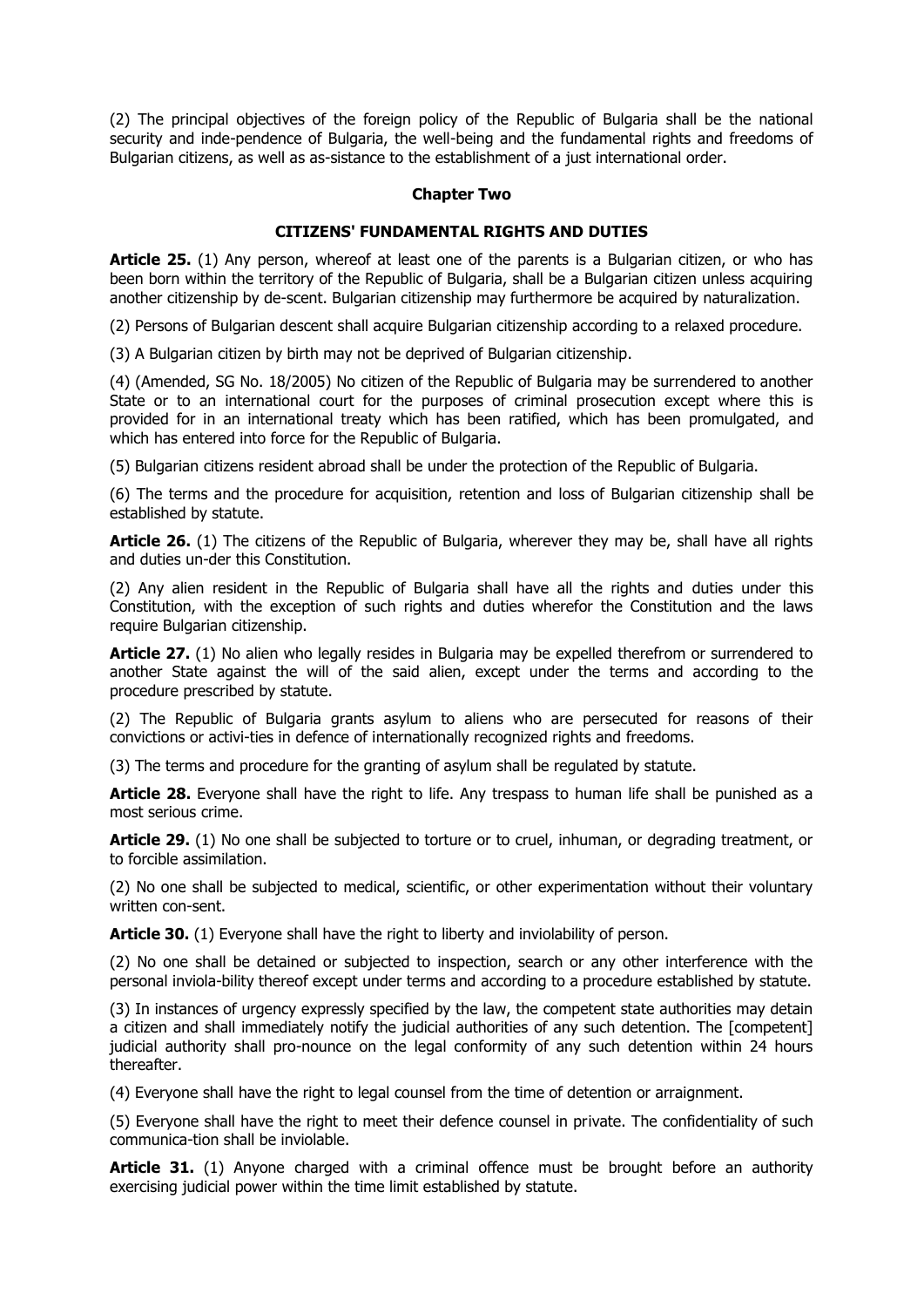(2) No one may be compelled to plead guilty, nor may be convicted solely on the basis of a confession thereof.

(3) A defendant shall be presumed innocent until otherwise proven by an effective sentence.

(4) The rights of a defendant may not be restricted beyond what is necessary for the administration of justice.

(5) Persons deprived of their liberty shall be afforded conditions conducive to the exercise of the fundamental rights thereof as are not restricted by the effect of the sentence.

(6) The penal sanction of deprivation of liberty shall be implemented solely in the places designated by statute.

(7) Statutory limitation shall be inapplicable to criminal prosecution and to the implementation of penal sanctions for crimes against peace and humanity.

Article 32. (1) The privacy of citizens shall be inviolable. Everyone shall have the right to protection against any unlawful interference in their private or family life and against any attack on their honour, dignity, and reputation.

(2) No one shall be followed, photographed, filmed, recorded, or subjected to any other similar actions without their knowledge or despite their express disapproval, save in cases provided for in the law.

**Article 33.** (1) The home shall be inviolable. No one may enter a home or stay inside a home without the consent of the occupant thereof, save in the cases expressly stipulated in the law.

(2) Entering a home or staying inside a home without the consent of the occupant thereof or without authorization from the judiciary shall be permissible solely for the prevention of an imminent crime or a crime in progress, for apprehension of the perpetrator of any such crime, as well as in the cases of extreme necessity.

**Article 34.** (1) The freedom and confidentiality of correspondence and of all other communications shall be invio-lable.

(2) Exceptions to this rule shall be permissible solely with authorization from the judiciary, where this is necessi-tated for detection or prevention of grave crimes.

**Article 35.** (1) Everyone shall have the right to freely choose a residence, to move within the national territory, and to leave the country. This right may be restricted solely by statute for protection of national security, public health, and the rights and freedoms of other citizens.

(2) Every Bulgarian citizen shall have the right to return to the country.

**Article 36.** (1) The study and the use of the Bulgarian language shall be a right and a duty of every Bulgarian citi-zen.

(2) Any citizens whereof the mother tongue is other than Bulgarian shall have the right, in addition to the compul-sory study of the Bulgarian language, to study and to use their own languages.

(3) The cases where solely the official language may be used shall be specified by the law.

**Article 37.** (1) Freedom of conscience, freedom of thought, and choice of religion and of religious or atheistic views shall be inviolable. The State shall assist the maintenance of tolerance and respect among believers adhering to different denominations, as well as between believers and non-believers.

(2) Freedom of conscience and religion may not be directed against national security, public order, public health and morals, or against the rights and freedoms of other citizens.

**Article 38.** No one may be persecuted or restricted in his rights because of his convictions, or be obligated or forced to provide information about his own or another person's convictions.

**Article 39.** (1) Everyone has the right to express an opinion or to impart an opinion by means of words - either in writing or orally, through sound, image, or by any other medium.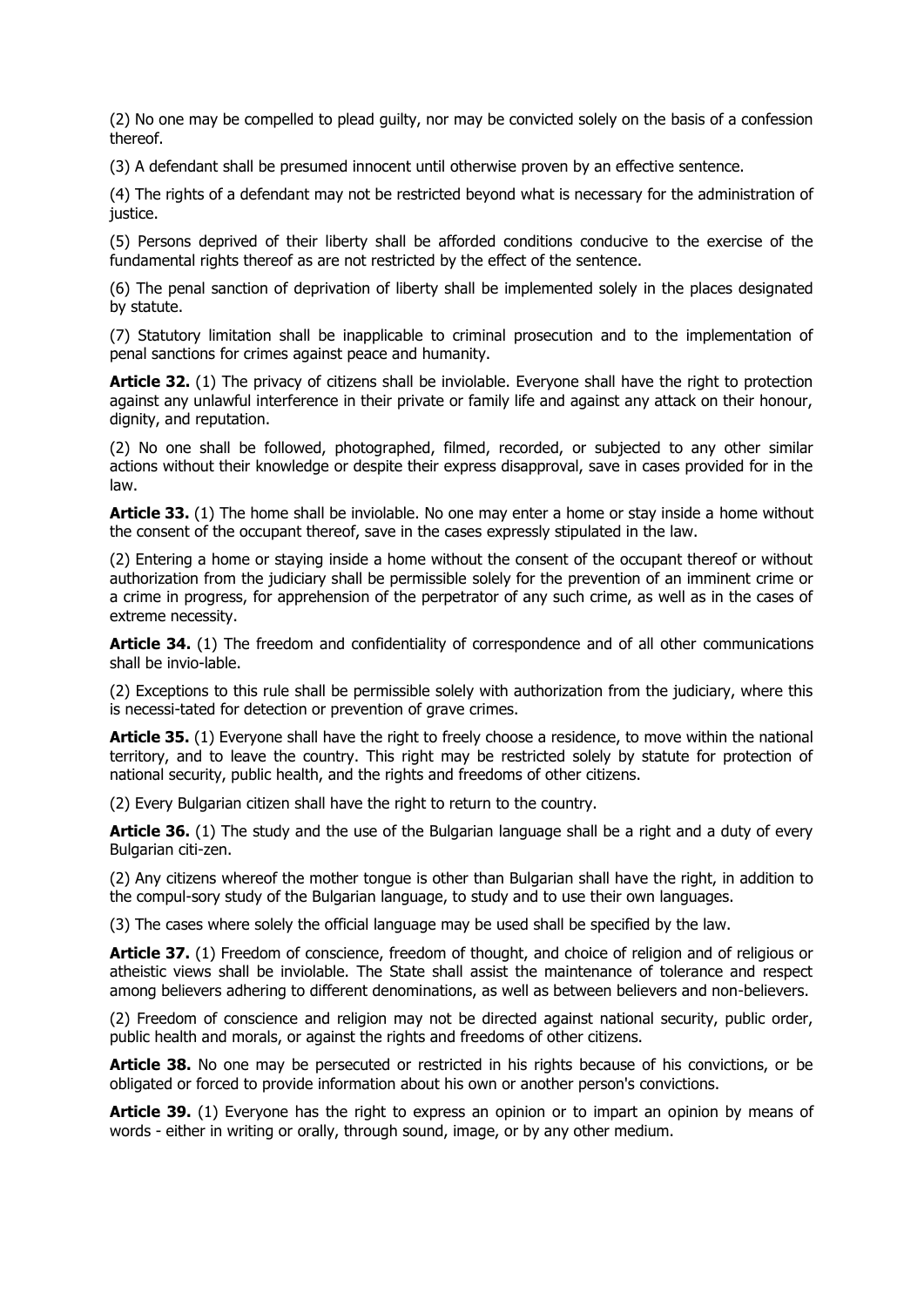(2) This right shall not be used to the detriment of the rights and reputation of others, or for incitement to a change of the constitutionally established order by force, to the commission of criminal offences, or for incitement to animosity or to personal violence.

**Article 40.** (1) The press and the other mass communication media are free and shall not be subjected to censor-ship.

(2) A suppression and seizure of a print publication or of another information medium shall be admissible solely in pursuance of an act of the judiciary, by reason of moral turpitude or incitement to a change of the constitutionally established order by force, to the commission of a criminal offence, or to personal violence. Unless seizure follows within 24 hours, the effect of any suppression shall lapse.

**Article 41.** (1) Everyone has the right to seek, receive, and disseminate information. The exercise of this right may not be prejudicial to the rights and reputation of other citizens, or to national security, public order, public health and morals.

(2) Citizens have the right to obtain information from any state body or institution on any matter of legitimate in-terest to them, provided that such information is not classified as a state secret or other secret protected by the law and does not affect the rights of others.

**Article 42.** (1) All citizens, who have attained the age of 18 years, with the exception of persons placed under interdiction or persons serving a custodial sentence, shall have the right to elect central and local government au-thorities and to participate in referrals to the people.

(2) The organization and procedure for the conduct of elections and referendums shall be established by statute.

(3) (New, SG No. 18/2005) The elections of Members of the European Parliament and the participation of citizens of the European Union in elections of local authorities shall be regulated by statute.

**Article 43.** (1) Citizens shall have the right to assemble peacefully and without arms for meetings and demonstra-tions.

(2) The procedure for the organizing and holding of meetings and demonstrations shall be established by statute.

(3) No authorization shall be required for meetings held indoors.

**Article 44.** (1) Citizens shall have the right to freedom of association.

(2) Any organization, whereof the activity is directed against the sovereignty and territorial integrity of Bulgaria or against the unity of the nation, or at incitement to racial, national, ethnic or religious animosity, or at violation of citizens' rights and liberties, as well as any organization, which establishes clandestine or para-military structures or seeks to accomplish the purposes thereof by violence, is hereby prohibited.

(3) The law shall specify the organizations which shall be subject to registration, establish the procedure for disso-lution thereof, as well as regulate the relationships thereof with the State.

Article 45. Citizens shall have the right to present complaints, suggestions, and petitions to the state authorities.

**Article 46.** (1) Matrimony shall be a voluntary union between a man and a woman. No marriage other than civil marriage shall have legal effect.

(2) Spouses shall have equal rights and obligations in matrimony and within the family.

(3) The form of marriage, the terms and procedure for the contracting and termination of marriage, and the inter-spousal relations in personam and in rem shall be established by statute.

**Article 47.** (1) The rearing and upbringing of children until attainment of majority shall constitute a right and an obligation of the parents thereof and shall be assisted by the State.

(2) Mothers shall enjoy special protection on the part of the State, which shall guarantee them paid leave before and after confinement, free obstetrical care, relaxed conditions of work, and other types of social assistance.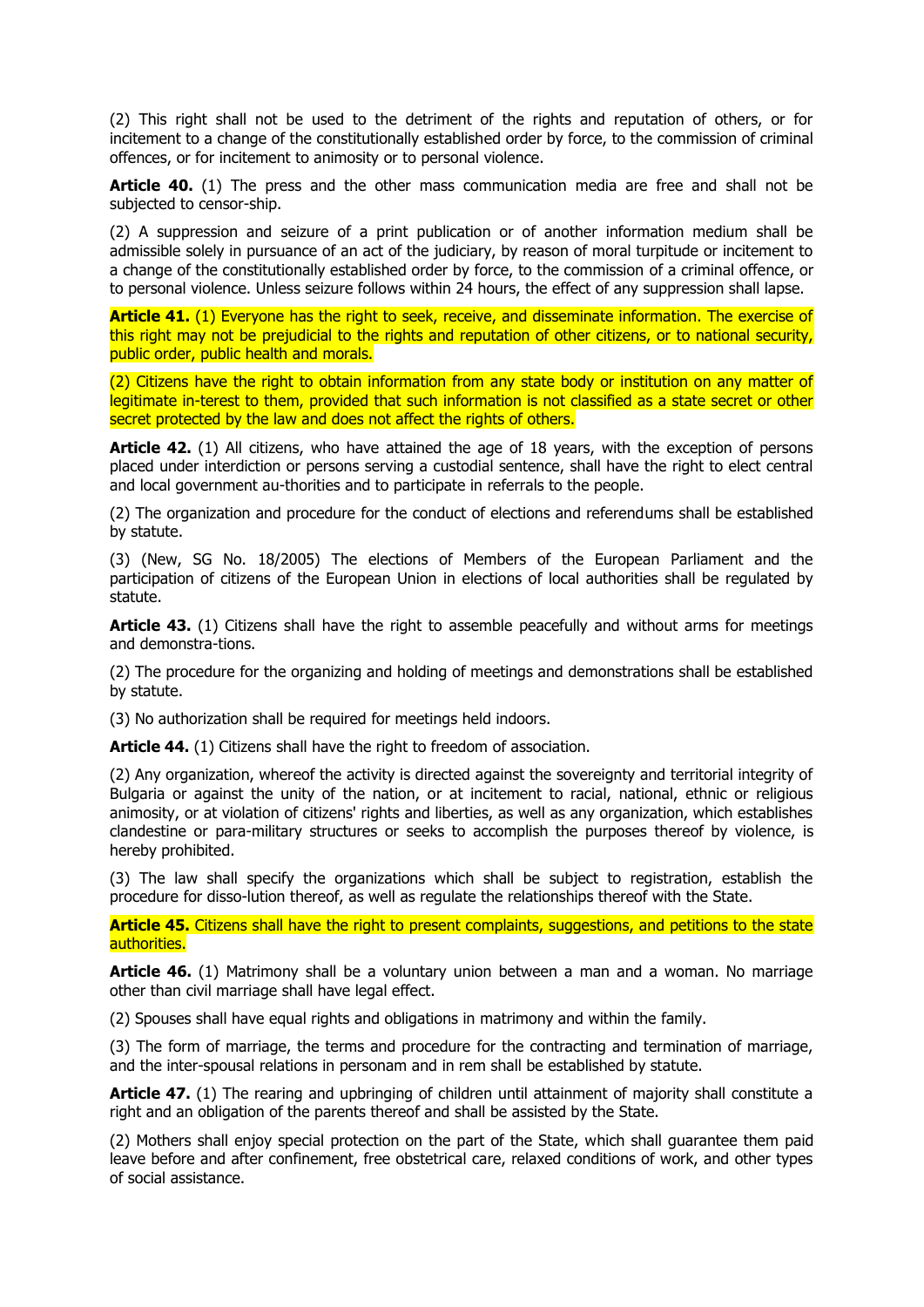(3) Children born out of wedlock shall enjoy equal rights with those born in wedlock.

(4) Children left without the care of the immediate family thereof shall enjoy the special protection of the State and society.

(5) The terms and a procedure for the restriction or suspension of parental custody shall be established by statute.

**Article 48.** (1) Citizens shall have the right to work. The State shall take care to create conditions for exercise of this right.

(2) The State shall create conditions for exercise of the right to work of persons with physical and mental impair-ments.

(3) Every citizen shall be free to choose an occupation and a place of work.

(4) No one may be compelled to perform forced labour.

(5) Factory and office workers shall have the right to healthy and safe working conditions, to a minimum labour remuneration, and to pay commensurate to the work performed, as well as to rest and leave, under terms and according to a procedure established by the law.

**Article 49.** (1) Factory and office workers shall have the right to associate in trade union organizations and amal-gamations for protection of the interests thereof in the sphere of labour and social security.

(2) Employers shall have the right to associate for protection of the economic interests thereof.

Article 50. Factory and office workers shall have the right to strike for protection of the collective economic and social interests thereof. This right shall be exercised under terms and according to a procedure established by the law.

Article 51. (1) Citizens shall have the right to social security and social assistance.

(2) The persons who are temporarily unemployed shall be provided with social security under terms and according to a procedure established by the law.

(3) Elderly people without immediate family who are unable to support themselves on the property thereof, as well as persons with physical and mental impairments, shall enjoy the special protection of the State and society.

**Article 52.** (1) Citizens shall have the right to health insurance guaranteeing them affordable medical care, and to use at no charge of medical services under terms and according to a procedure established by statute.

(2) The health care of citizens shall be financed from the state budget, by employers, through personal and collec-tive health insurance contributions, and from other sources under terms and according to a procedure established by statute.

(3) The State shall protect the health of citizens and shall promote the development of sports and tourism.

(4) No one may be forcibly subjected to medical treatment or to sanitary measures except in cases provided for by the law.

(5) The State shall exercise control over all health-care facilities, as well as over the manufacture of, and trade in, medicinal products, biologically active preparations, and medical equipment.

**Article 53.** (1) Everyone shall have the right to education.

(2) Schooling up to the age of 16 years shall be compulsory.

(3) Tuition at state-owned and municipal primary and schools shall be free of charge. Under terms established by the law, tuition at public higher schools shall be free of charge.

(4) Higher schools shall enjoy academic autonomy.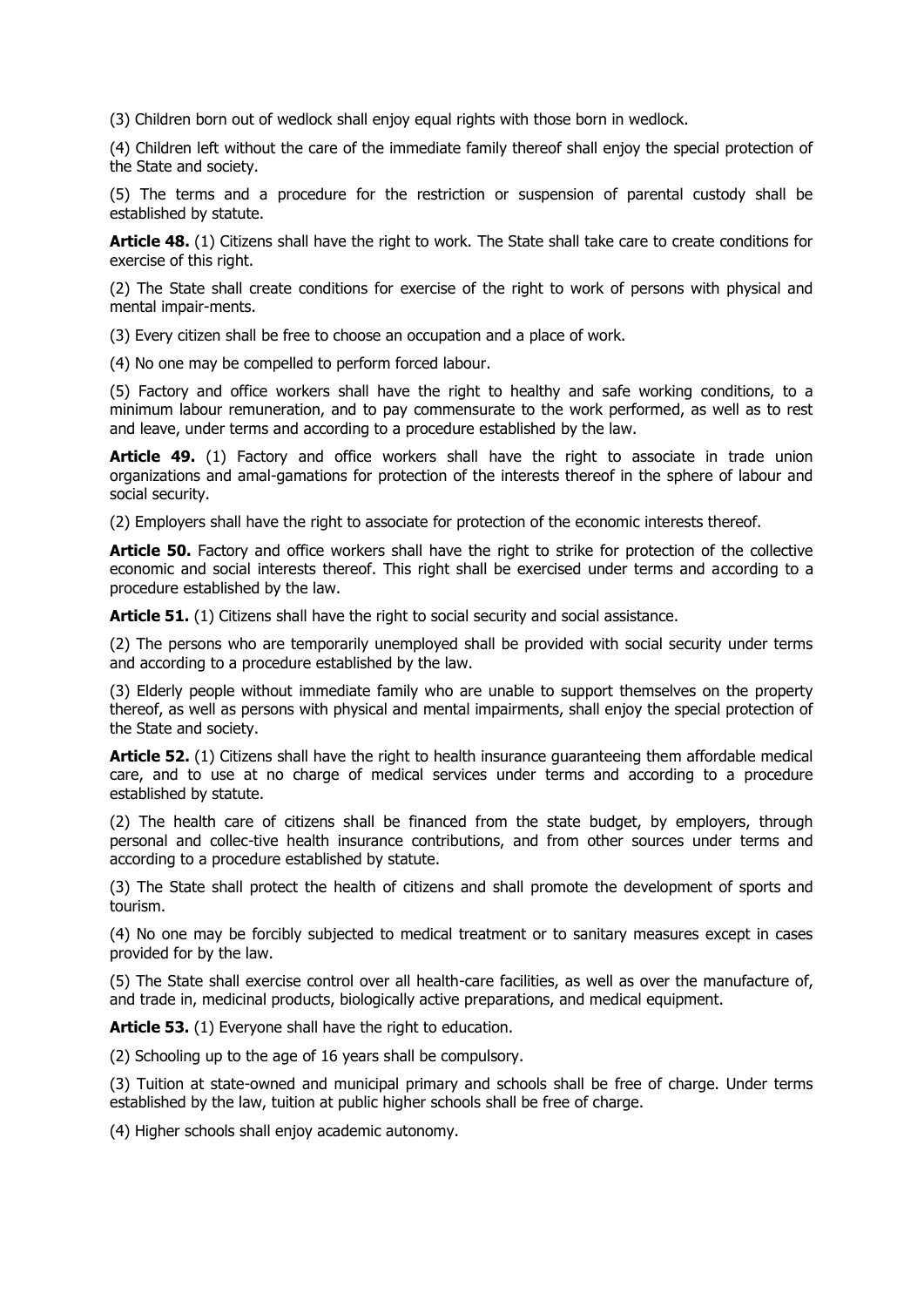(5) Citizens and organizations may establish schools under terms and according to a procedure established by the law. Instruction delivered at such schools must conform to the state standard requirements.

(6) The State shall promote education by establishing and financing schools, by assisting gifted pupils and stu-dents, and by creating conditions for vocational training and retraining. The State shall exercise control over schools of all types and levels.

**Article 54.** (1) Everyone shall have the right to benefit from the national and universal human cultural values, as well as to develop their own culture in accordance with their ethnic identification, and this right shall be recognized and guaranteed by the law.

(2) Freedom of artistic, scientific, and technological creativity shall be recognized and guaranteed by the law.

(3) Inventors' rights, copyrights and neighbouring rights shall be protected by the law.

**Article 55.** Citizens shall have the right to a healthy and favourable environment in accordance with the estab-lished standards and norms. They shall be obligated to protect the environment.

**Article 56.** Every citizen, whose rights or legitimate interests are violated or jeopardized, shall have the right to remedy. Appearing before any institution of State, every citizen may be represented by legal counsel.

**Article 57.** (1) Citizens' fundamental rights shall be inalienable.

(2) Rights shall not be abused, nor shall they be exercised to the detriment of the rights or legitimate interests of others.

(3) Upon declaration of war, of a state of martial law or another state of emergency, the exercise of particular citi-zens' rights may be temporarily restricted by statute, with the exception of the rights provided by Article 28, Article 29 (1), (2) and (3), Article 32 (1), and Article 37 herein.

**Article 58.** (1) Citizens shall be obligated to observe and obey the Constitution and the laws. They shall respect the rights and the legitimate interests of others.

(2) Religious and other convictions may not be invoked as grounds for a refusal to fulfil the obligations established in the Constitution and the laws.

**Article 59.** (1) Defence of the Fatherland shall be a duty and a matter of honour for every Bulgarian citizen. Trea-son and betrayal of the Fatherland shall be crimes of extreme gravity and shall be punished to the full extent of the law.

(2) (Amended, SG No. 12/2007, effective 1.01.2008) The preparation of citizens for defence of the Fatherland shall be regulated by statute.

**Article 60.** (1) Citizens shall be obligated to pay taxes and fees, established by statute, according to their income and property.

(2) Tax reliefs and surcharges may be established solely by statute.

**Article 61.** Citizens shall be obligated to render assistance to the State and society in the event of natural or other disasters, under terms and according to a procedure established by the law.

# **Chapter Three**

# **NATIONAL ASSEMBLY**

**Article 62.** (1) (Redesignated from Article 62, SG No. 12/2007) The National Assembly shall exercise legislative power and shall have parliamentary oversight.

(2) (New, SG No. 12/2007) The National Assembly shall have an independent budget.

**Article 63.** The National Assembly shall consist of 240 National Representatives.

**Article 64.** (1) The National Assembly shall be elected for a term of four years.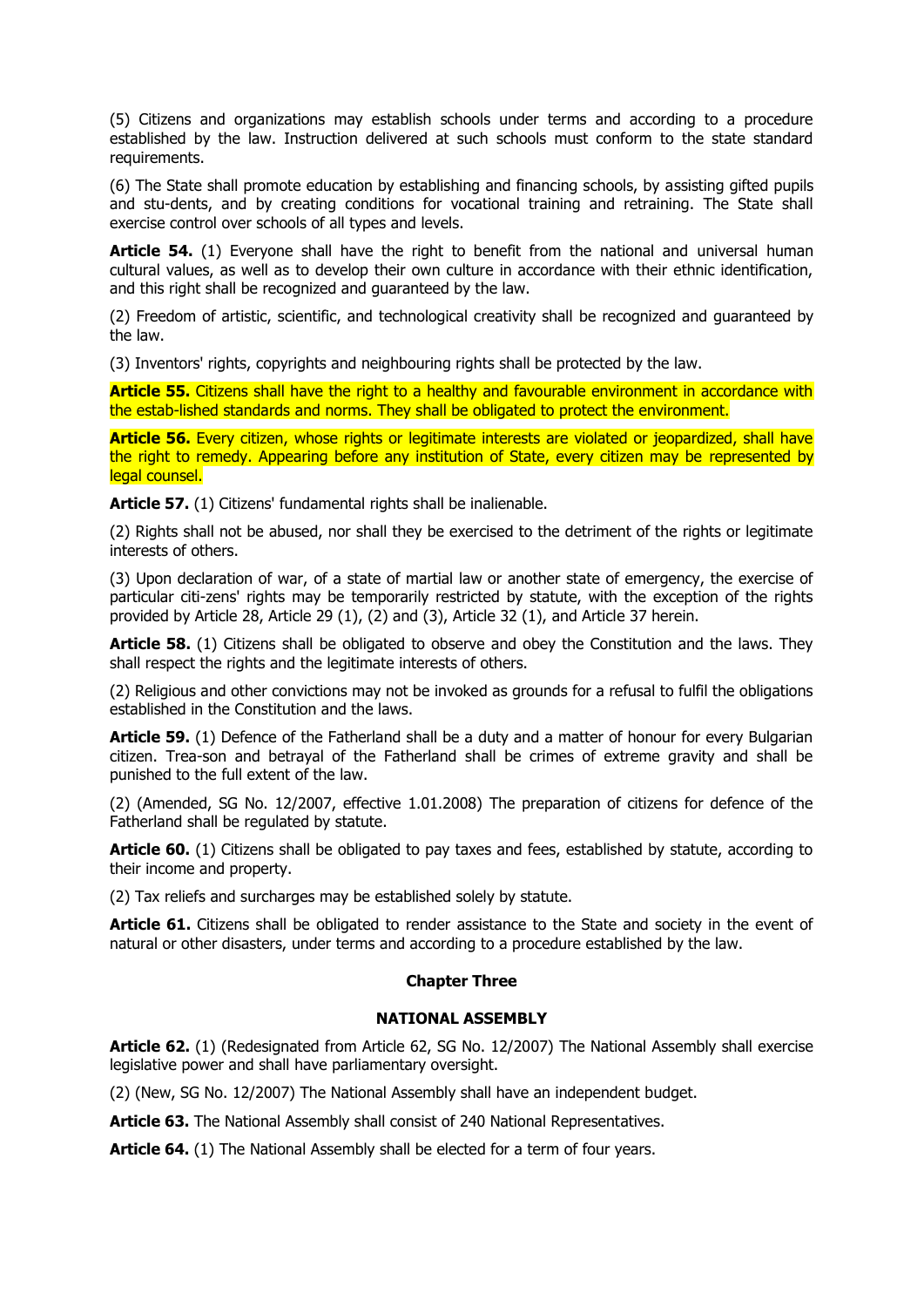(2) In the event of war, a state of martial law or another state of emergency which has occurred during the term of the National Assembly or after the expiry thereof, the period of the credentials thereof shall be extended until the lapse of the said circumstances.

(3) Elections of a new National Assembly shall be held within two months after termination of the credentials of the preceding National Assembly.

**Article 65.** (1) Eligibility for the office of National Representative shall be limited to Bulgarian citizens who hold no other citizenship, who have attained the age of 21 years, who are not interdicted, and who do not serve a custo-dial sentence.

(2) Any candidate for the office of National Representative, who has entered civil service, shall suspend the per-formance of the said service upon registration of the candidacy thereof.

**Article 66.** The legitimacy of an election may be disputed before the Constitutional Court according to a procedure established by statute.

**Article 67.** (1) National Representatives shall represent not only the constituents thereof but also the entire peo-ple. Assumption of any binding mandate shall be void.

(2) National Representatives shall act in pursuance of the Constitution and the laws in accordance with the dictates of the conscience and convictions thereof.

**Article 68.** (1) National Representatives may not perform any other civil service or carry out any activities which, according to the law, are incompatible with the status of a National Representative.

(2) Any National Representative, who has been elected government minister, shall suspend the credentials thereof for the duration of the ministership thereof. In such a case, a replacement for the said National Representative shall fill the vacancy according to a procedure established by the law.

**Article 69.** National Representatives shall not incur criminal liability for any opinions expressed or for any vote in the National Assembly.

**Article 70.** (1) (Previous Article 70, amended, SG No. 27/2006) A National Representative may not be detained, and criminal prosecution may not be undertaken thereagainst, save for criminal offences at public law, and then solely on authorization from the National Assembly or, should the latter be in recess, from the Chairperson of the National Assembly. No authorization for detention shall be required where a National Representative is detained in the act of committing a grave criminal offence, but in such a case the National Assembly or, should the latter be in recess, the Chairperson of the National Assembly, shall be notified forthwith.

(2) (New, SG No. 27/2006) Authorization for undertaking of criminal prosecution shall not be required if the Na-tional Representative concerned grants consent in writing.

**Article 71.** National Representatives shall receive compensation whereof the amount shall be fixed by the National Assembly.

**Article 72.** (1) The credentials of a National Representative shall terminate prior to the expiry of the term of office thereof upon:

1. submission of resignation to the National Assembly;

2. entry into effect of a sentence whereby a penal sanction of deprivation of liberty has been imposed for a pre-meditated offence, or where implementation of the penal sanction of deprivation of liberty has not been deferred;

3. establishment of ineligibility or incompatibility;

4. death.

(2) In the cases referred to in Items 1 and 2, termination of credentials shall require a resolution of the National Assembly, and in the cases referred to in Item 3, termination of credentials shall require a judgment of the Consti-tutional Court.

**Article 73.** The organization and procedure of the National Assembly shall be implemented in pursuance of the Constitution and of Rules adopted thereby.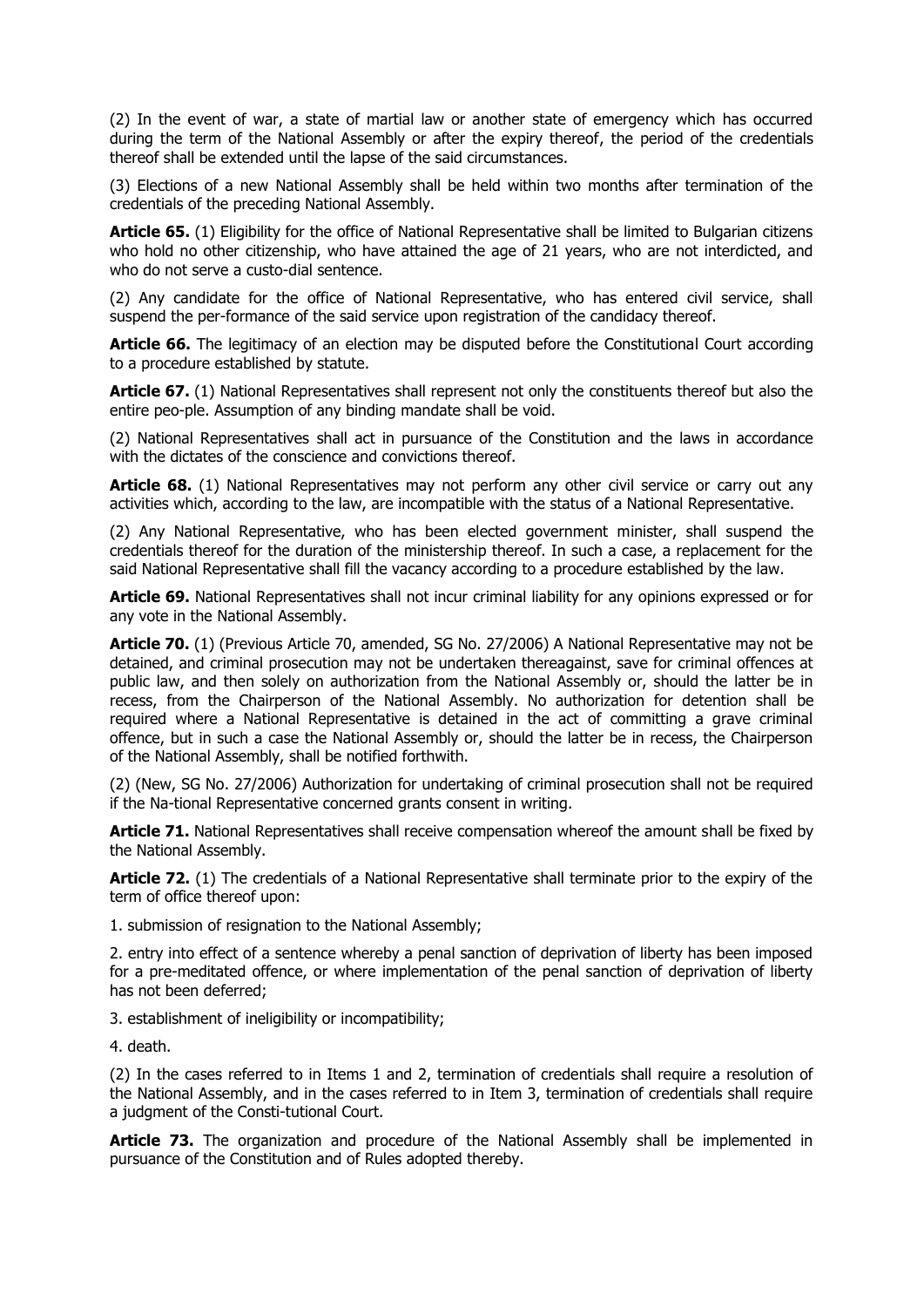**Article 74.** The National Assembly shall be a standing body. It shall have discretion to determine the time during which it shall be not in session.

**Article 75.** A newly elected National Assembly shall be convened to the first sitting thereof by the President of the Republic within one month after the election of the said National Assembly. Should the President fail to convene the National Assembly within the said period, the Assembly shall be convened by one-fifth of the National Repre-sentatives.

Article 76. (1) The first sitting of the National Assembly shall be opened by the senior National Representative present.

(2) At the first sitting, the National Representatives shall take the following oath of office: "I do swear in the name of the Republic of Bulgaria that I will observe the Constitution and the laws of the land and will be guided in all my actions by the interests of the people. I have sworn to it."

(3) The National Assembly shall elect a Chairperson and Deputy Chairpersons at the same sitting.

**Article 77.** (1) The Chairperson of the National Assembly shall perform the following functions:

1. represent the National Assembly;

2. move a draft agenda for the sittings;

3. open, preside over, and close the sittings of the National Assembly, and ensure that order be maintained at the said sittings;

4. authenticate by the signature therefor the contents of the acts passed by the National Assembly;

5. promulgate all resolutions, declarations, and addresses passed by the National Assembly;

6. organize the international contacts of the National Assembly.

(2) The Deputy Chairpersons of the National Assembly shall assist the Chairperson and shall carry out any activities assigned thereto by the said Chairperson.

**Article 78.** The National Assembly shall be convened to a sitting by the Chairperson of the National Assembly:

1. on the Chairperson's own initiative;

2. at the request of one-fifth of the National Representatives;

3. at the request of the President;

4. at the request of the Council of Ministers.

**Article 79.** (1) The National Assembly shall elect standing committees and ad hoc committees from amongst the members thereof.

(2) The standing committees shall assist the activities of the National Assembly and shall exercise parliamentary oversight on its behalf.

(3) Ad hoc committees shall be elected to conduct studies and hold inquiries.

Article 80. Officials and citizens, where summoned, shall be obligated to appear before the parliamentary commit-tees and to submit thereto any information and documents as required.

**Article 81.** (1) (Amended, SG No. 12/2007) The National Assembly may open the sittings thereof and pass the acts thereof provided more than one-half of the National Representatives are present.

(2) The National Assembly shall pass the laws and the other acts by a majority of more than one-half of the Na-tional Representatives present, unless the Constitution requires a different majority.

(3) The National Representatives shall vote in person and the vote shall be taken by open ballot, except where the Constitution requires, or the National Assembly resolves on, holding a secret ballot.

**Article 82.** The sittings of the National Assembly shall be held in public. By exception, the National Assembly may resolve to hold particular sittings in private.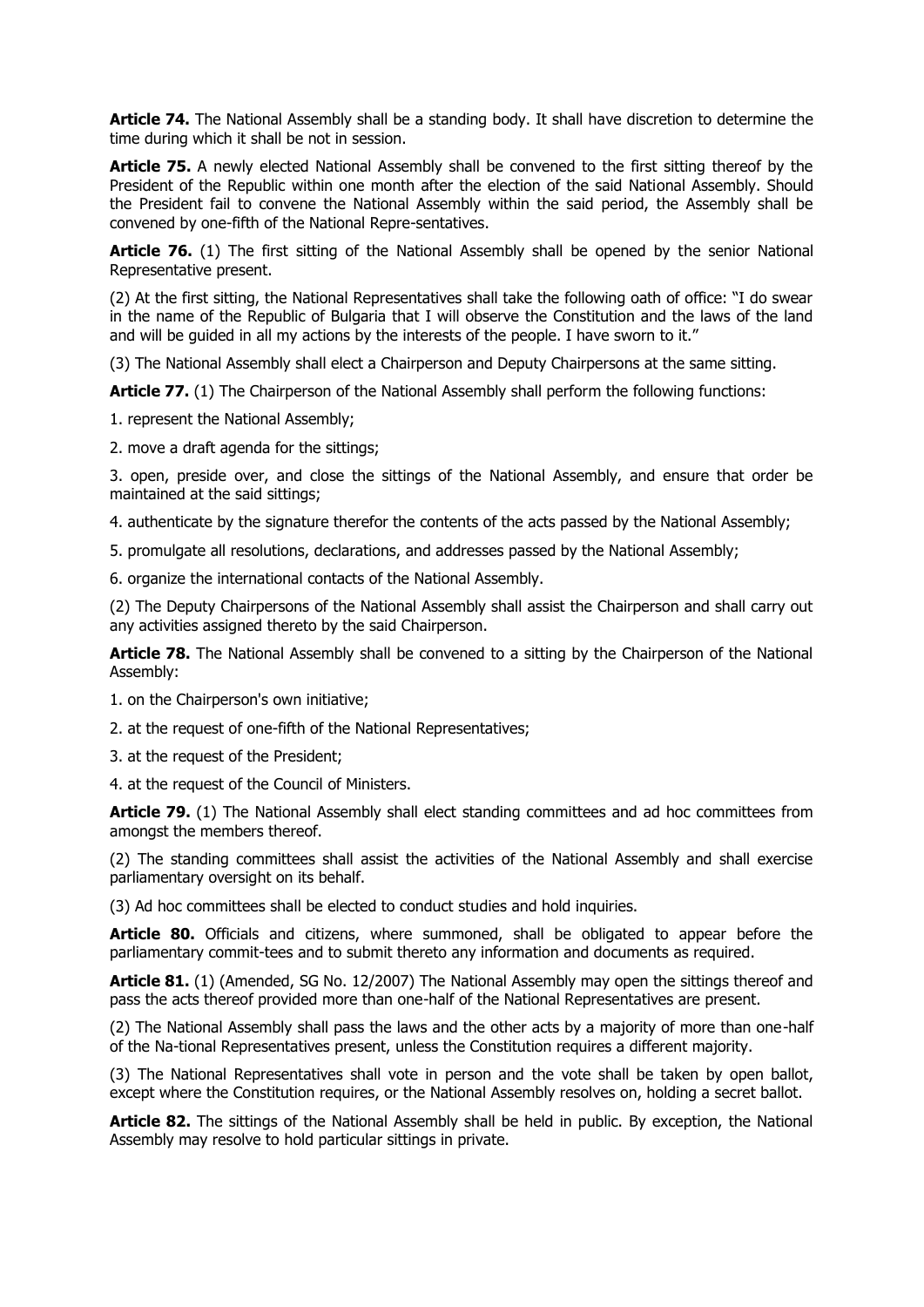**Article 83.** (1) The members of the Council of Ministers may attend the sittings of the National Assembly and the meetings of the parliamentary committees. When desiring to speak, they shall enjoy priority in being given a hear-ing.

(2) The National Assembly and the parliamentary committees may order government ministers to appear at the sittings and meetings thereof and to answer questions addressed thereto.

**Article 84.** The National Assembly shall exercise the following powers:

1. pass, amend, supplement, and repeal the laws;

2. adopt the state budget and the report on the implementation thereof;

3. (Amended, SG No. 12/2007) establish the taxes and determine the amount of central-government taxes;

4. schedule elections of President of the Republic;

5. pass resolution on the holding of a national referendum;

6. elect and release the Prime Minister and, acting on a motion thereby, the Council of Ministers; effect changes in the Government, acting on a motion by the Prime Minister;

7. create, transform and close down ministries, acting on a motion by the Prime Minister;

8. elect and release the heads of the Bulgarian National Bank and of other institutions specified by the law;

9. grant consent to the conclusion of agreements on government loans;

10. resolve on the matters concerning declaration of war and making of peace;

11. authorize the deployment and employment of Bulgarian armed forces abroad, as well as the presence of for-eign troops within the national territory or the passage of such troops through the said territory;

12. acting on a motion by the President or by the Council of Ministers, declare a state of martial law or another state of emergency on the entire national territory or on a part thereof;

13. grant amnesty;

14. institute orders and medals;

15. establish the public holidays;

16. (New, SG No. 27/2006, amended, SG No. 12.2007) hear and adopt the annual reports of the Supreme Court of Cassation, of the Supreme Administrative Court and of the Prosecutor General, as submitted by the Supreme Judi-cial Council, on the application of the law and on the operation of the courts, the prosecuting magistracy and the investigating authorities;

17. (New, SG No. 12/2007) hear and adopt reports on the operation of any bodies which are elected in whole or in part by the National Assembly, where this is provided for by statute.

Article 85. (1) The National Assembly shall ratify or denounce by statute the international treaties which:

1. are of a political or military nature;

- 2. concern the participation of the Republic of Bulgaria in international organizations;
- 3. provide for a modification of the border of the Republic of Bulgaria;
- 4. impose financial obligations on the State;
- 5. provide for participation of the State in arbitration or judicial settlement of international disputes;
- 6. affect fundamental human rights;

7. affect the operation of the law or require measures of a legislative nature for the performance thereof;

8. expressly require ratification;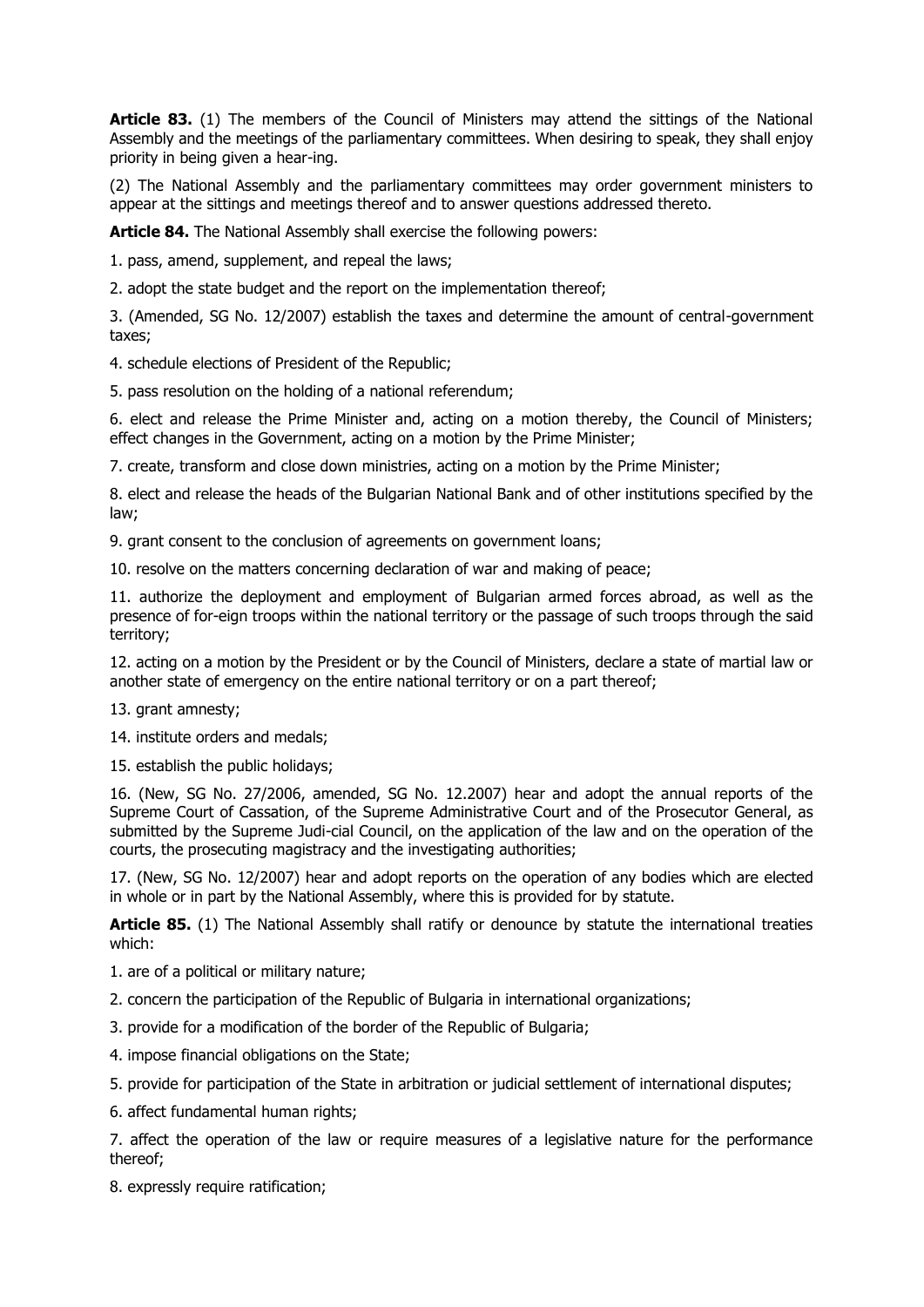9. (New, SG No. 18/2005) grant the European Union powers arising from this Constitution.

(2) (New, SG No. 18/2005) Passage of an act to ratify any international treaty referred to in Item 9 of Paragraph (1) shall require a majority of two-thirds of all National Representatives.

(3) (Renumbered from Paragraph (2), SG No. 18/2005) Any treaties ratified by the National Assembly may be amended or denounced solely according to the procedure specified in the treaties themselves, or in accordance with the universally recognized standards of international law.

(4) (Renumbered from Paragraph (3), SG No. 18/2005) The conclusion of international treaties, which require any amendments to the Constitution, shall be preceded by the passage of the said amendments.

**Article 86.** (1) The National Assembly shall pass laws, resolutions, declarations, and addresses.

(2) The laws and resolutions passed by the National Assembly shall be binding on the state bodies, the organiza-tions, and the citizens.

**Article 87.** (1) The right to initiate legislation shall vest in every National Representative and in the Council of Min-isters.

(2) The State Budget Bill shall be drafted and presented by the Council of Ministers.

**Article 88.** (1) Bills shall be debated and passed by two votes taken at separate sittings. By exception, the Na-tional Assembly may resolve that both votes be taken at a single sitting.

(2) All other acts of the National Assembly shall be passed by a single vote.

(3) The acts passed shall be promulgated in the State Gazette within 15 days after the passage thereof.

Article 89. (1) One-fifth of the National Representatives may propose to the National Assembly to pass a motion of no confidence in the Council of Ministers. To be carried, any such motion shall require the affirmative vote of more than one-half of all National Representatives.

(2) Should the National Assembly pass a motion of no confidence in the Prime Minister or in the Council of Minis-ters, the Prime Minister shall tender the resignation of the Government.

(3) Should the National Assembly reject a motion of no confidence in the Council of Ministers, a new motion of no confidence on the same grounds may not be entered within the succeeding six months.

**Article 90.** (1) National Representatives shall have the right to address questions and interpellations to the Coun-cil of Ministers and to individual government ministers, who shall be obligated to answer.

(2) On a motion seconded by one-fifth of the National Representative, a debate may be held and a resolution may be passed on any interpellation.

**Article 91.** (1) The National Assembly shall establish a National Audit Office which shall exercise control over the implementation of the budget.

(2) The organization, powers, and procedure of operation of the National Audit Office shall be established by stat-ute.

**Article 91a.** (New, SG No. 27/2006) (1) The National Assembly shall elect an Ombudsman, who shall advocate the rights and freedoms of citizens.

(2) The powers and activities of the Ombudsman shall be regulated by statute.

# **Chapter Four**

# **PRESIDENT OF THE REPUBLIC**

**Article 92.** (1) The President shall be the head of state. He shall embody the unity of the nation and shall repre-sent the Republic of Bulgaria in international relations.

(2) The President shall be assisted in the activities thereof by a Vice President.

**Article 93.** (1) The President shall be elected by popular vote for a term of five years according to a procedure established by statute.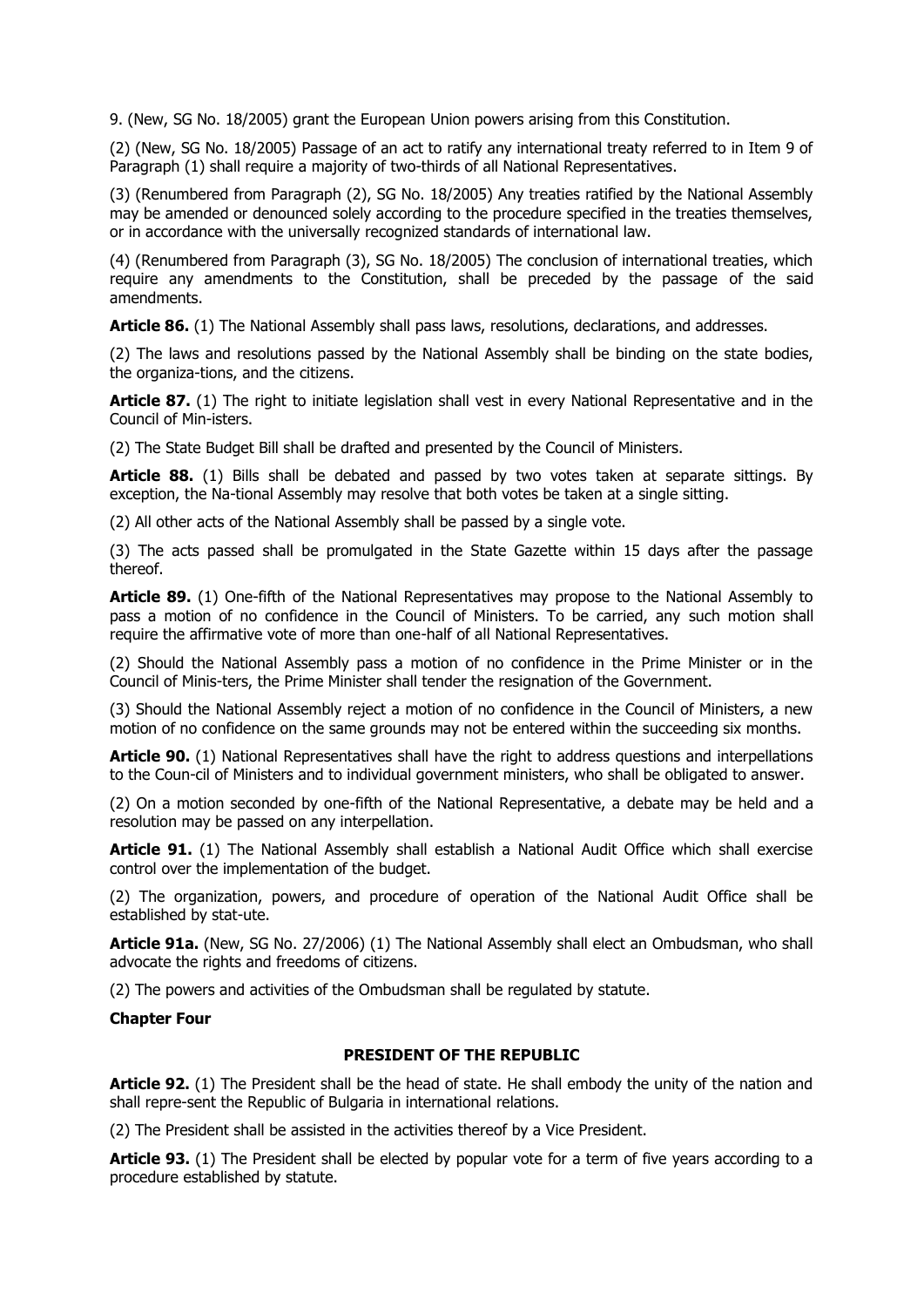(2) Eligibility for the office of President shall be limited to natural-born Bulgarian citizens who have attained the age of 40 years of age and who possess the electoral qualifications requisite for National Representatives, and who have been resident in Bulgaria during the last preceding five years.

(3) To be elected, a candidate must have received more than one-half of the valid votes, provided that more than one-half of the eligible voters have participated in the polls.

(4) Should none of the candidates for President have been elected, a new election shall be held within seven days, and the said election shall be contested by the two candidates who have received the most votes. The candidate who receives a plurality of votes shall be elected.

(5) Election of a new President shall be held not earlier than three months and not later than two months prior to the expiry of the term of office of the incumbent President.

(6) Any disputes regarding the legitimacy of a presidential elections shall be settled by the Constitutional Court within one month after the elections.

**Article 94.** The Vice President shall be elected simultaneously and on the same candidate list as the President, under the terms and according to procedure for election of a President.

**Article 95.** (1) The President and the Vice President shall be limited to a single re-election to the same office.

(2) The President and the Vice President may not be National Representatives, or carry out any other state, public or economic activities, or participate in the leadership of any political party.

**Article 96.** The President and the Vice President shall take the oath of office, referred to in Article 76 (2) herein, before the National Assembly.

**Article 97.** (1) The credentials of a President and a Vice President shall terminate prior to the expiry of the term of office thereof upon:

1. resignation submitted to the Constitutional Court;

2. sustained inability to execute the powers thereof due to a severe grave illness;

3. under the terms established by Article 103 herein;

4. death.

(2) In the cases referred to in Items 1 and 2, the credentials of the President or Vice President shall terminate upon establishment by the Constitutional Court of the circumstances stated therein.

(3) In the cases referred to in Paragraph (1), the Vice President shall assume the office of President for the re-mainder of the term of office.

(4) Should the Vice President be unable to assume office, the powers of the President shall be executed by the Chairperson of the National Assembly until election of a President and Vice President. In such a case, elections of a President and Vice President shall be held within two months.

**Article 98.** The President of the Republic shall perform the following functions:

1. schedule elections of a National Assembly and of bodies of local self-government, and appoint a date for con-duct of a national referendum, where the National Assembly has passed a resolution on this;

2. address messages to the nation and the National Assembly;

3. conclude international treaties in the cases specified by statute;

4. promulgate the laws;

5. acting on a motion by the Council of Ministers, endorse changes in the boundaries and the centres of the territo-rial units;

6. acting on a motion by the Council of Ministers, appoint and remove from office the chiefs of the diplomatic mis-sions and the permanent representatives of the Republic of Bulgaria to international organizations, and receive the credentials and the letters of recall of the foreign diplomatic representatives to Bulgaria;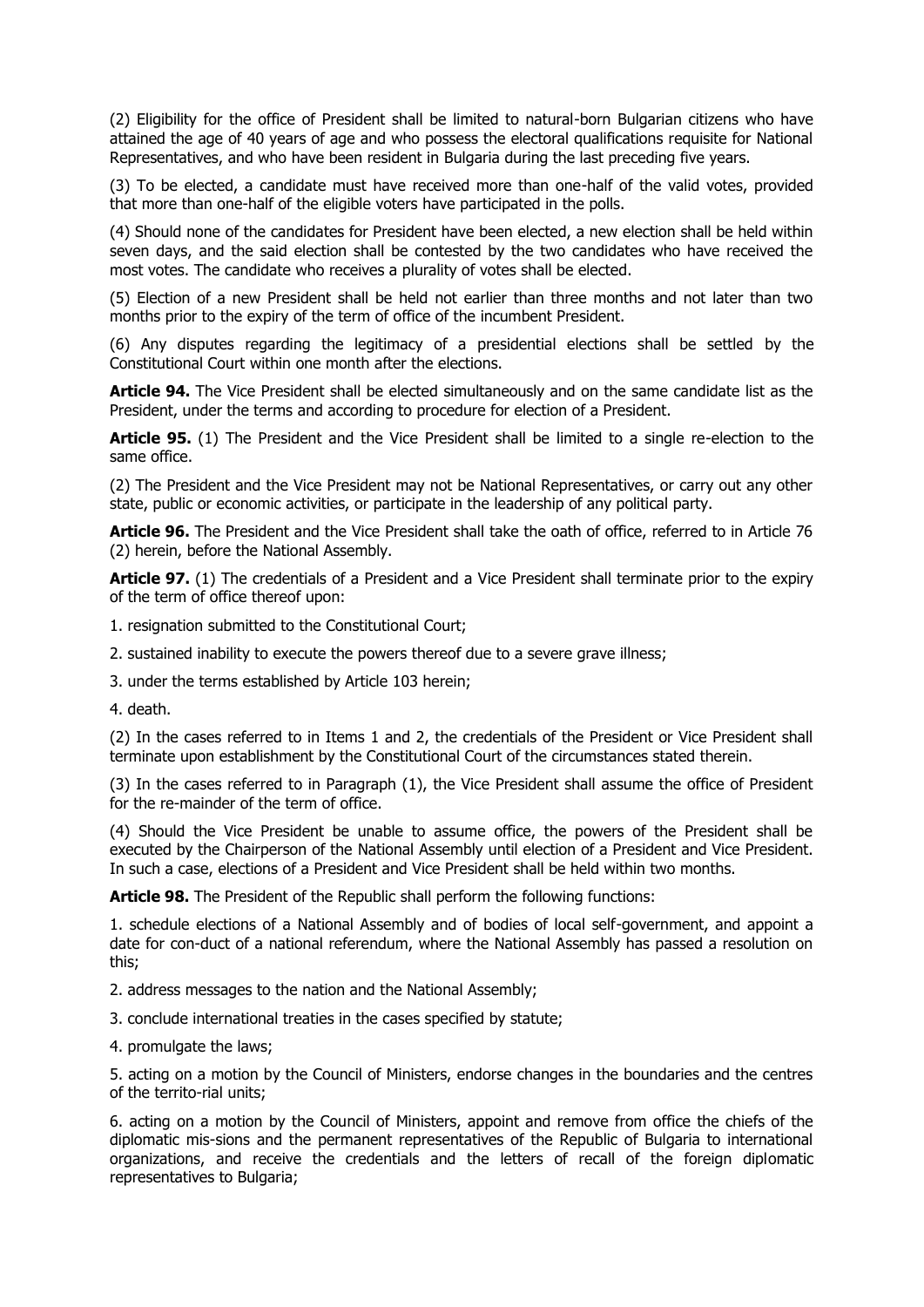7. appoint and remove from office other civil servants specified by statute;

8. confer orders and medals;

9. decree the acquisition, resumption, release from, and deprivation of, Bulgarian citizenship;

10. afford asylum;

11. exercise the right to pardon;

12. forgive uncollectible state receivables;

13. name places of national importance and nucleated settlements;

14. brief the National Assembly on basic issues within the range of the powers thereof.

**Article 99.** (1) Following consultations with the parliamentary groups, the President shall ask a Prime Minister-designate, nominated by the numerically largest parliamentary group, to form a government.

(2) Should the Prime Minister-designate fail to propose a list of members of the Council of Ministers within seven days, the President shall entrust this task to a Prime Minister-designate nominated by the numerically second larg-est parliamentary group.

(3) Should a list of members of the Council of Ministers be not proposed in this case, either, the President shall ask some of the next largest parliamentary groups to nominate a Prime Ministerdesignate within the time limit estab-lished in the foregoing Paragraph.

(4) Should the exploratory mandate have been successfully fulfilled, the President shall propose to the National Assembly to elect the Prime Minister-designate.

(5) Should no agreement be reached on the formation of a government, the President shall appoint a caretaker cabinet, shall dissolve the National Assembly, and shall schedule new elections within the time limit established by Article 64 (3) herein. The act whereby the President shall dissolve the National Assembly shall furthermore appoint a date for elections of a new National Assembly.

(6) The procedure for the formation of a government under the foregoing paragraphs shall furthermore apply in the cases referred to in Article 111 (1) herein.

(7) In the cases referred to in Paragraphs (5) and (6), the President may not dissolve the National Assembly during a period of three months preceding the expiry of his term of office. Should Parliament be unable to form a gov-ernment during any such period, the President shall appoint a caretaker cabinet.

**Article 100.** (1) The President shall be the Supreme Commander-in-Chief of the Armed Forces of the Republic of Bulgaria.

(2) The President shall appoint and discharge the highest command personnel of the Armed Forces and shall award the highest military ranks, acting on a recommendation by the Council of Ministers.

(3) The President shall preside over the Consultative Council on National Security, whereof the status shall be es-tablished by statute.

(4) The President shall order general or partial mobilization on a motion by the Council of Ministers in accordance with the law.

(5) The President shall declare a state of war in the event of an armed attack against Bulgaria or in response to the need of urgent honouring of international commitments, or shall proclaim a state of martial law or another state of emergency whenever the National Assembly is not in session. In such cases, the National Assembly shall be convened forthwith to pronounce on the decision.

**Article 101.** (1) Within the time limit established by Article 88 (3) herein, the President, stating his reasons, may return a law to the National Assembly for further consideration, which cannot be refused.

(2) The National Assembly may revote any such law by a majority of more than one-half of all National Represen-tatives.

(3) Any law so revoted by the National Assembly shall be promulgated by the President within seven days after its receipt.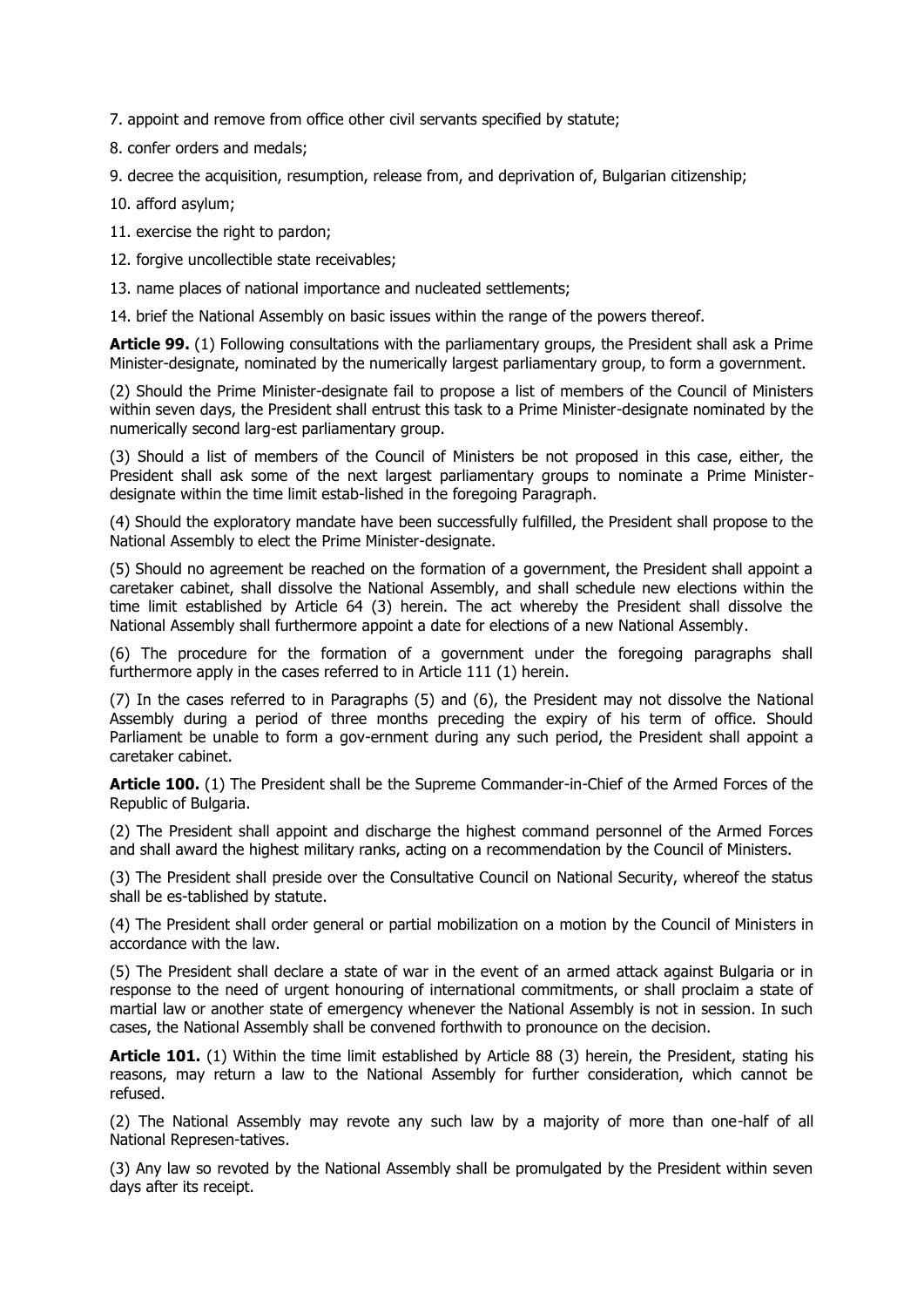Article 102. (1) In execution of the powers therein vested, the President shall issue decrees, addresses, and mes-sages.

(2) The presidential decrees shall be countersigned by the Prime Minister or by the minister concerned.

(3) Countersigning shall be inapplicable to any decrees whereby the President shall:

1. appointment a caretaker cabinet;

2. entrust an exploratory mandate for the formation of a government;

3. dissolve the National Assembly;

4. return a law voted by the National Assembly for further consideration;

5. determine the organization and procedure of operation of the services with the Presidency and appoint their staff thereof;

6. schedule elections and a referendum;

7. promulgate the laws.

**Article 103.** (1) The President and the Vice President shall not incur liability for any actions performed in the dis-charge of the functions thereof, with the exception of high treason and violation of the Constitution.

(2) Impeachment shall require a motion by at least one-fourth of the National Representatives and shall be pur-sued by the National Assembly if more than two-thirds of the National Assembly have voted in favour.

(3) The Constitutional Court shall consider an impeachment of the President or Vice President within one month after the impeachment has been entered. Should it be established that the President or Vice President have com-mitted high treason or have violated the Constitution, the credentials of the President or Vice President shall termi-nate.

(4) The President and the Vice President may not be detained, and criminal prosecution may not be undertaken against them.

**Article 104.** The President may devolve to the Vice President the powers vested therein, referred to in Items 7, 9, 10 and 11 of Article 98 herein.

# **Chapter Five**

### **COUNCIL OF MINISTERS**

**Article 105.** (1) The Council of Ministers shall direct and implement the domestic and foreign policy of Bulgaria in accordance with the Constitution and the laws.

(2) The Council of Ministers shall ensure the public order and national security and shall exercise overall guidance over the state administration and the Armed Forces.

(3) (New, SG No. 18/2005) The Council of Ministers shall inform the National Assembly on matters concerning the obligations arising for the Republic of Bulgaria from its membership of the European Union.

(4) (New, SG No. 18/2005) Where participating in the drafting and adoption of acts of the European Union, the Council of Ministers shall inform in advance the National Assembly and shall render account for the moves thereof.

Article 106. The Council of Ministers shall direct the implementation of the state budget; shall organize the stew-ardship of state property; and shall conclude, endorse, and denounce international treaties where so provided for by the law.

**Article 107.** The Council of Ministers shall rescind any act of an individual government minister which is legally non-conforming or incorrect.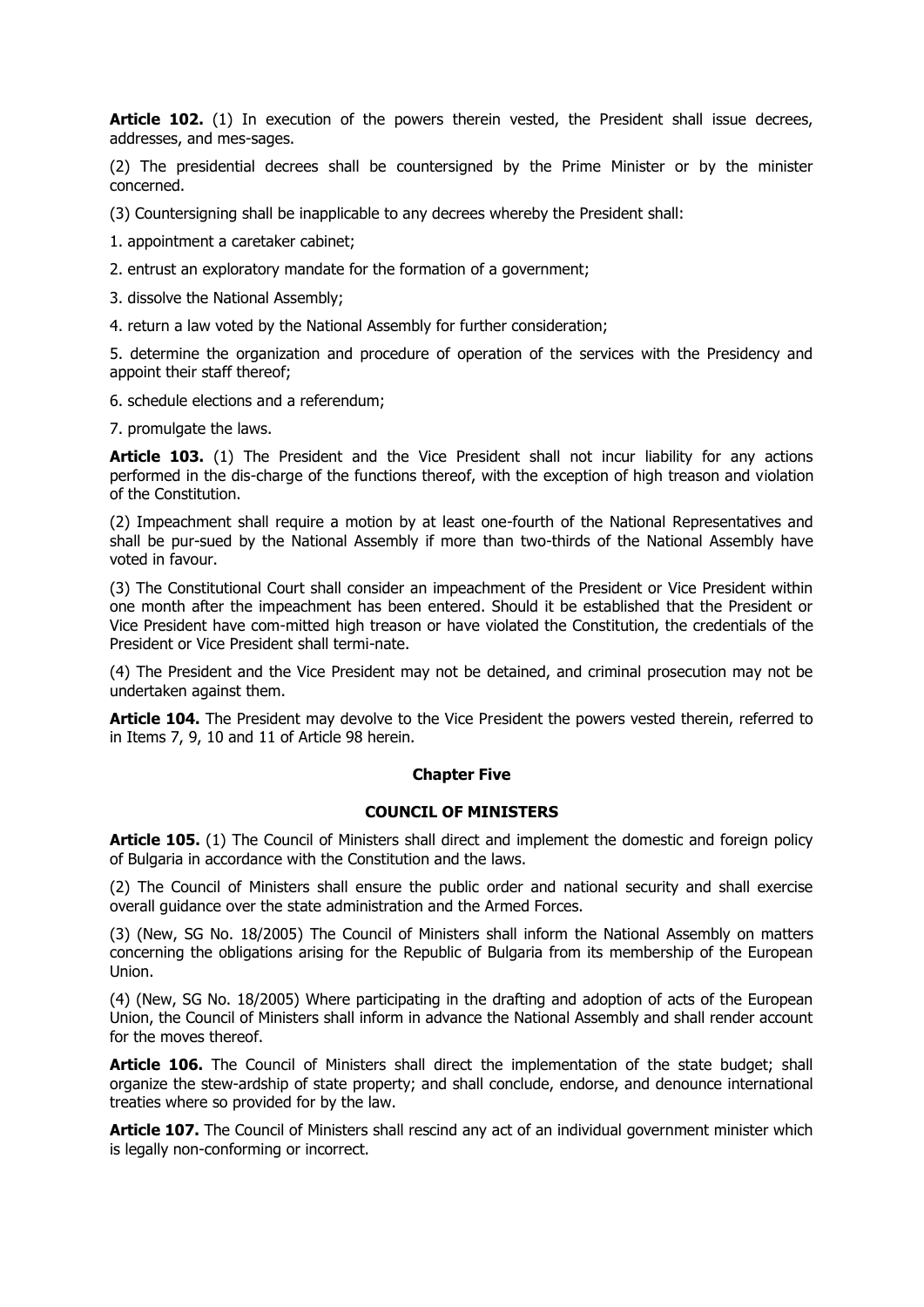**Article 108.** (1) The Council of Ministers shall consist of a Prime Minister, Deputy Prime Ministers, and govern-ment ministers.

(2) The Prime Minister shall direct and coordinate the general policy of the government and shall bear responsibil-ity for the said policy. The Prime Minister shall appoint and remove from office the deputy ministers.

(3) The government ministers shall head individual ministries, unless the National Assembly shall resolve other-wise. The government ministers shall bear responsibility for the actions thereof.

Article 109. The members of the Council of Ministers shall take the oath of office, referred to in Article 76 (2) herein, before the National Assembly.

**Article 110.** Eligibility for membership of the Council of Ministers shall be limited to Bulgarian citizen who possess the electoral qualifications requisite for National Representatives.

**Article 111.** (1) The powers of the Council of Ministers shall terminate:

1. by the passage of a motion of no confidence in the Council of Ministers or in the Prime Minister;

2. by acceptance of the resignation of the Council of Ministers or of the Prime Minister;

3. upon the death of the Prime Minister.

(2) The Council of Ministers shall tender the resignation thereof to the newly elected National Assembly.

(3) In the cases referred to in the foregoing paragraphs, the Council of Ministers shall discharge the functions thereof until election of a new Council of Ministers.

**Article 112.** (1) The Council of Ministers may ask the National Assembly to take a vote of confidence on its overall policy, on its programme, or on a specific issue. Passage of any such resolution shall require a majority of more than one-half of the National Representatives present.

(2) Should the Council of Ministers be denied the confidence sought, the Prime Minister shall tender the resignation of the Government.

**Article 113.** (1) The members of the Council of Ministers may not hold any office or carry out any activities in-compatible with the status of a National Representative.

(2) The National Assembly may furthermore determine any other offices and activities which the members of the Council of Ministers may not hold and carry out.

**Article 114.** Acting in pursuance and in implementation of the laws, the Council of Ministers shall adopt decrees, directives, and decisions. By decree, the Council of Ministers shall furthermore adopt regulations and ordinances.

**Article 115.** The individual government ministers shall issue regulations, ordinances, instructions, and orders.

**Article 116.** (1) Civil servants shall implement the will and the interests of the nation. In the performance of ser-vice thereof, civil servants must be guided solely by the law and shall be politically neutral.

(2) A statute shall establish the terms for appointment and removal from office of civil servants and the conditions whereunder they may be members of political parties and trade unions, as well as exercise their right to industrial action.

# **Chapter Six**

#### **JUDICIARY**

**Article 117.** (1) The judiciary shall protect the rights and legitimate interests of the citizens, the legal persons, and the State.

(2) The judiciary shall be independent. In the performance of the functions thereof, all judges, jurors, prosecutors and investigating magistrates shall be subservient only to the law.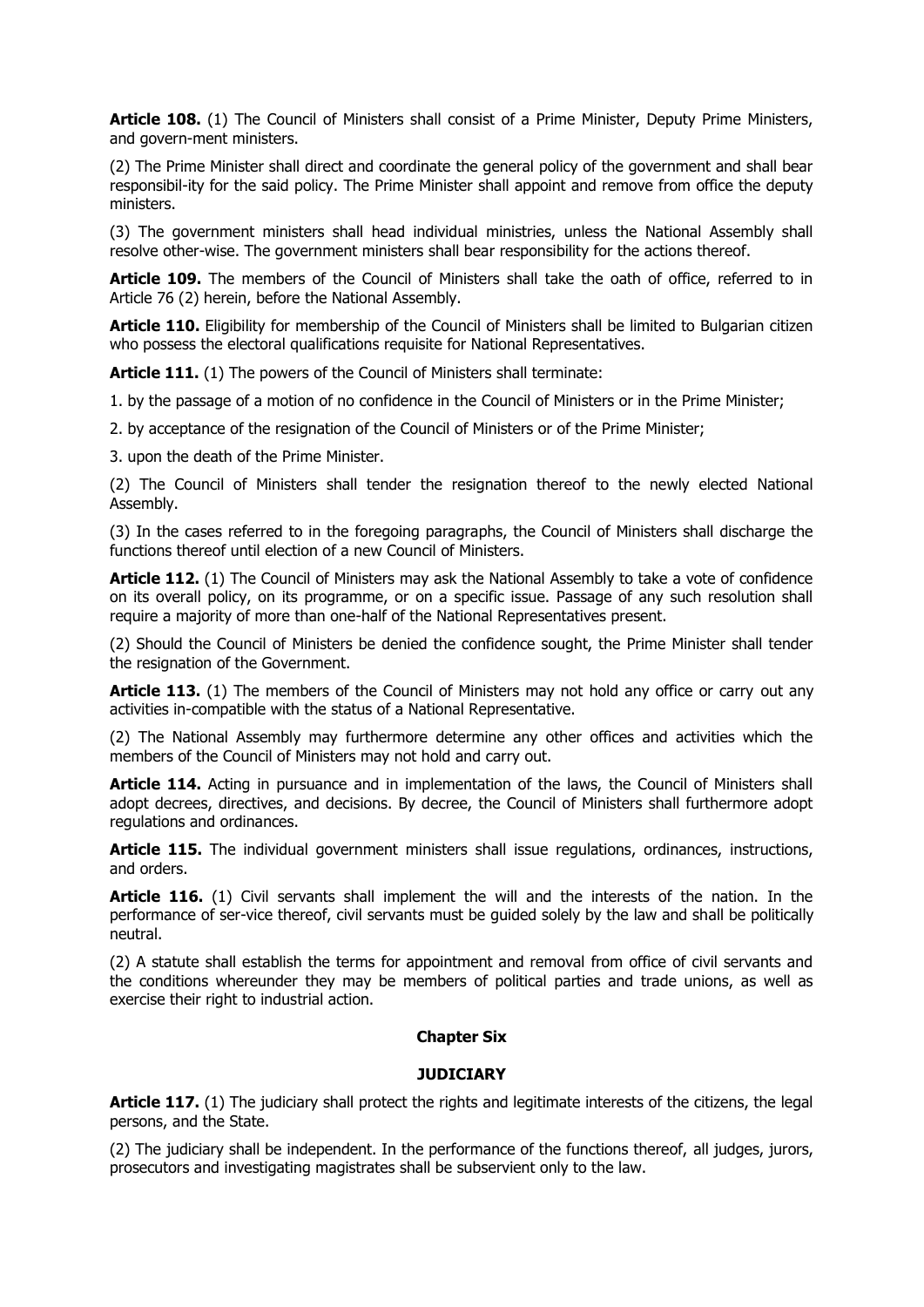(3) The judiciary shall have an independent budget.

**Article 118.** Justice shall be administered in the name of the people.

**Article 119.** (1) Justice shall be administered by a Supreme Court of Cassation, a Supreme Administrative Court, appellate courts, district courts, military courts, and regional courts.

(2) Specialized courts may furthermore be created by statute.

(3) Extraordinary courts shall be inadmissible.

**Article 120.** (1) The courts shall exercise review as to the legality of the acts issued and the actions performed by administrative bodies.

(2) Citizens and legal persons may appeal against any administrative act which affects them except such as is ex-pressly specified [as unappealable] by statute.

**Article 121.** (1) The courts shall ensure equality and adversarial conditions to the parties in a judicial proceeding.

(2) Judicial proceedings shall ensure the establishment of the truth.

(3) All courts shall hear the cases in sessions open to the public, unless provided otherwise by law.

(4) All acts issued in the course of administration of justice shall be reasoned.

**Article 122.** (1) Citizens and legal persons shall have the right to legal counsel at all stages of a proceeding.

(2) The procedure according to which the right to legal counsel is exercised shall be established by statute.

**Article 123.** Jurors shall participate in the administration of justice in cases specified by the law.

**Article 124.** The Supreme Court of Cassation shall exercise supreme judicial supervision as to the accurate and equal application of the laws by all courts.

Article 125. (1) The Supreme Administrative Court shall exercise supreme judicial supervision as to the accurate and equal application of the laws in administrative justice.

(2) The Supreme Administrative Court shall rule on all disputes as to the legality of acts of the Council of Ministers and of the individual government ministers, as well as of other acts specified in the law.

**Article 126.** (1) The structure of the prosecuting magistracy shall correspond to the structure of the courts.

(2) The Prosecutor General shall exercise supervision as to legality and shall provide methodological guidance re-garding the work of all other prosecutors.

**Article 127.** The prosecuting magistracy shall ensure that legality is observed and, to this end:

1. (New, SG No. 27/2006) shall direct the investigation and shall exercise supervision as to the legally conforming conduct of investigations;

2. (New, SG No. 27/2006) may carry out investigation;

3. (Renumbered from Item 1, SG No. 27/2006) shall indict the perpetrators of criminal offences and shall prose-cute criminal cases at public law;

4. (Renumbered from Item 2, SG No. 27/2006) shall exercise supervision over the implementation of the penal sanctions and other coercive measures;

5. (Renumbered from Item 3, SG No. 27/2006) shall take action for revocation of legally nonconforming acts;

6. (Renumbered from Item 4, SG No. 27/2006) where so provided for by a statute, shall join civil and administra-tive cases.

**Article 128.** (Amended, SG No. 27/2006) The investigating authorities shall be part of the judiciary system. They shall conduct the preliminary proceedings in criminal cases.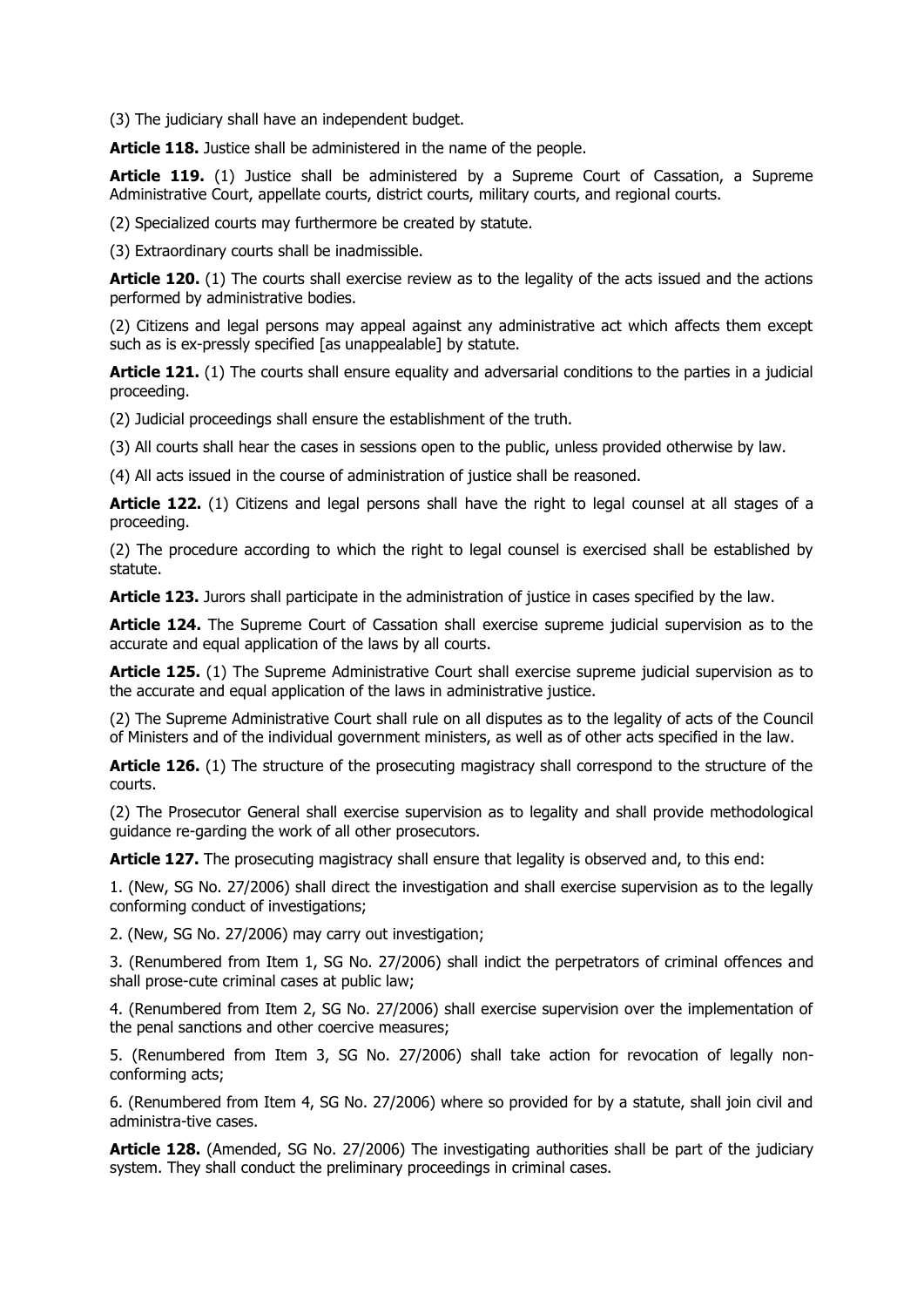Article 129. (1) Judges, prosecutors, and investigating magistrates shall be elected, promoted, demoted, trans-ferred and removed from office by the Supreme Judicial Council.

(2) The President of the Supreme Court of Cassation, the President of the Supreme Administrative Court, and the Prosecutor General shall be appointed and removed by the President of the Republic on a motion by the Supreme Judicial Council for a single term of seven years. The President may not refuse to decree any such appointment or dismissal upon a second motion.

(3) (Amended, SG No. 85/2003) After completing a fifth year in the office of judge, prosecutor or investigating magistrate and upon certification, judges, prosecutors and investigating magistrates shall become irremovable by a decision of the Supreme Judicial Council. They, including the persons covered under Paragraph (2), may be re-moved from office solely upon:

1. attainment of the age of 65 years;

2. submission of resignation;

3. entry into effect of a sentence imposing a penal sanction of deprivation of liberty for a premeditated offence;

4. sustained actual inability to discharge the duties thereof for a period exceeding one year;

5. grave breach or systematic dereliction of the official duties, as well as actions damaging the prestige of the judi-ciary.

(4) (New, SG No. 27/2006, declared unconstitutional by the Constitutional Court of the Republic of Bulgaria, judg-ment promulgated SG No. 78/2006) In the cases referred to in Item 5 of Paragraph (3), the President of the Su-preme Court of Cassation, the President of the Supreme Administrative Court and the Prosecutor General shall fur-thermore be removed by the President of the Republic on a motion by one-fourth of the National Representatives, passed by a majority of two-thirds of the National Representatives. The President may not refuse to decree any such dismissal upon a second motion.

(5) (New, SG No. 85/2003, renumbered from Paragraph (4), SG No. 27/2006) Once acquired, irremovability shall be restored upon resumption of the office of judge, prosecutor or investigating magistrate in the cases of removal under Items 2 and 4 of Paragraph (3).

(6) (New, SG No. 85/2003, effective 1.01.2004, renumbered from Paragraph (5), SG No. 27/2006) The administra-tive heads in the judicial authorities, with the exception of such covered under Paragraph (2), shall be appointed to the managerial position for a term of five years and shall be reappointable.

**Article 130.** (1) The Supreme Judicial Council shall consist of 25 members. The President of the Supreme Court of Cassation, the President of the Supreme Administrative Court, and the Prosecutor General shall be ex officio mem-bers of the said Council.

(2) Eligibility for non-ex officio membership of the Supreme Judicial Council shall be limited to jurists of high pro-fessional standing and moral integrity who have practised law for at least 15 years.

(3) Eleven of the members of the Supreme Judicial Council shall be elected by the National Assembly, and eleven shall be elected by the judicial authorities.

(4) The elected members of the Supreme Judicial Council shall serve terms of five years. They may not be re-elected immediately upon expiration of the said term.

(5) The meetings of the Supreme Judicial Council shall be presided over by the Minister of Justice. The said Minis-ter shall attend in a non-voting capacity.

(6) (New, SG No. 12/2007) The Supreme Judicial Council shall perform the following functions:

1. appoint, promote, demote, transfer and remove from office the judges, prosecutor, and investigating magis-trates;

2. impose the disciplinary sanctions or demotion and removal from office on judges, prosecutors, and investigating magistrates;

3. organize the continuing education of judges, prosecutors, and investigating magistrates;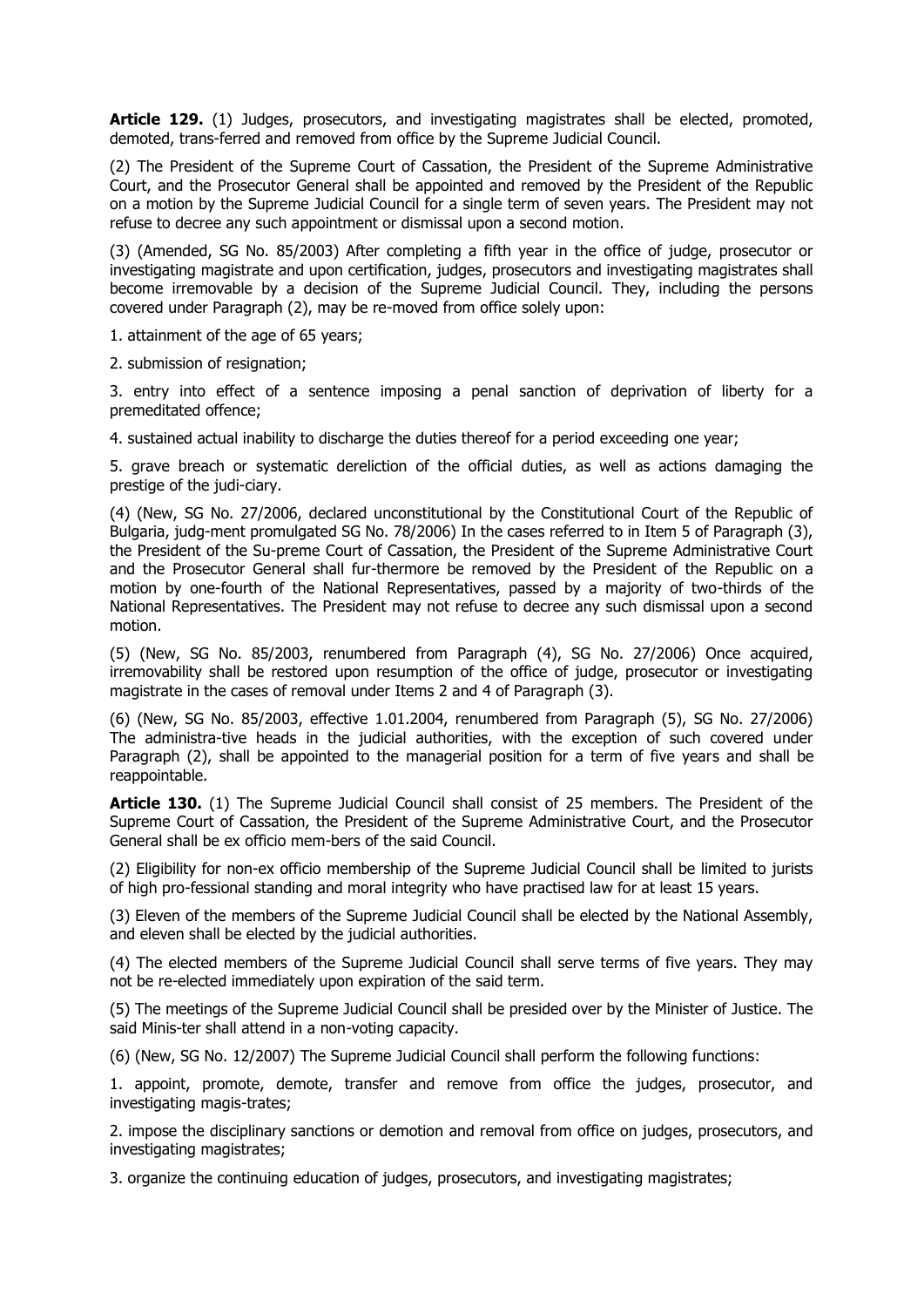4. adopt the draft judiciary budget;

5. determine the scope and structure of the annual reports referred to in Item 16 of Article 84 herein.

(7) (New, SG No. 12.2007) The Supreme Judicial Council shall hear and adopt the annual reports of the Supreme Court of Cassation, of the Supreme Administrative Court and of the Prosecutor General on the application of the law and on the operation of the courts, the prosecuting magistracy and the investigating authorities and shall lay the said reports before the National Assembly.

(8) (New, SG No. 12/2007) The term of office of an elective member of the Supreme Judicial Council shall be ter-minated upon:

- 1. resignation;
- 2. an effective judicial act on a criminal offence committed by the said member;
- 3. sustained actual inability to discharge the duties thereof during a period exceeding one year;

4. removal from office by reason of breach of discipline or disqualification from practising a legal profession or ac-tivity.

(9) (New, SG No. 12/2007) Upon termination of the term of office of an elective member of the Supreme Judicial Council, a replacement shall be elected from the relevant quota to serve for the remainder of the term of office [of the member whose term of office is terminated].

**Article 130a.** (New, SG No. 27/2006) The Minister of Justice:

1. shall propose a draft judiciary budget and shall lay the said draft before the Supreme Judicial Council for discus-sion;

2. shall administrate the property of the judiciary;

3. may propose the appointment, promotion, demotion, transfer and removal from office of judges, prosecutors and investigating magistrates;

4. shall participate in the arrangements for upgrading the qualifications of judges, prosecutors and investigating magistrates;

5. (Repealed, SG No. 12/2007).

**Article 131.** (Amended, SG No. 85/2003, SG No. 12/2007) Any decision of the Supreme Judicial Council on the appointment, promotion, demotion, transfer or removal from office of a judge, a prosecutor or an investigating magistrate, as well as any motion made by the said Council under Article 129 (2) herein, shall be adopted by se-cret ballot.

**Article 132.** (Amended, SG No. 85/2003) (1) Upon exercise of judicial power, judges, prosecutors and investigat-ing magistrates shall not incur criminal and civil liability for the official actions thereof and for the acts decreed thereby, save where what is done shall be a premeditated offence at public law.

(2) (Repealed, SG No. 12/2007).

(3) (Repealed, SG No. 12/2007).

(4) (Repealed, SG No. 12/2007).

**Article 132a.** (New, SG No. 12/2007) (1) There shall be established an Inspectorate with the Supreme Judicial Council, which shall consist of an Inspector General and ten inspectors.

(2) The Inspector General shall be elected by the National Assembly by a majority of two-thirds of the National Representatives for a term of five years.

(3) The inspectors shall be elected by the National Assembly for a term of four years according to the procedure established by Paragraph (2).

(4) The Inspector General and the inspectors may be re-elected, but not for two sequential terms of office.

(5) The budget of the Inspectorate shall be adopted by the National Assembly within the judiciary budget.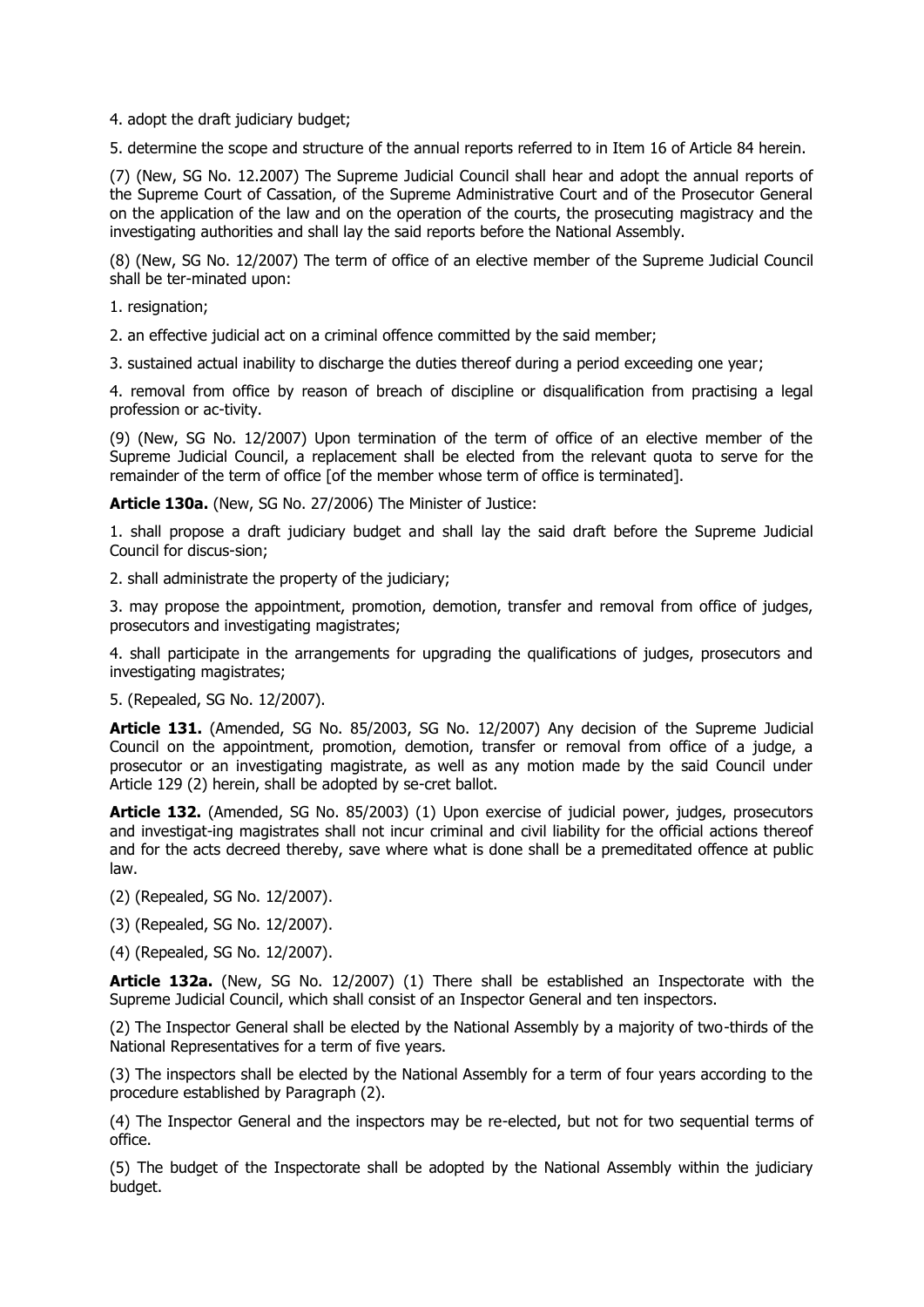(6) The Inspectorate shall examine the operation of the judicial authorities without affecting the independence of judges, jurors, prosecutors and investigating magistrates in the performance of the functions thereof. The Inspec-tor General and the inspectors shall be independent in the performance of the functions thereof and shall be subservient only to the law.

(7) The Inspectorate shall act on its own initiative, on the initiative of citizens, legal persons or state bodies, including judges, prosecutors and investigating magistrates.

(8) The Inspectorate shall present an annual report on the operation thereof to the Supreme Judicial Council.

(9) The Inspectorate shall approach other state bodies, including the competent judicial authorities, with alerts, proposals and reports. The Inspectorate shall make public information on the operation thereof.

(10) The terms and procedure for the election and removal of the Inspector General and of the inspectors, as well as the organization and operation of the Inspectorate, shall be regulated by statute.

**Article 133.** The organization and procedure of the Supreme Judicial Council, of the courts, the prosecuting and the investigating authorities, the status of the judges, prosecutors and investigating magistrates, the terms and the procedure for the appointment and removal from office of judges, jurors, prosecutors and investigating magis-trates, as well as the exercise of the responsibilities thereof, shall be regulated by statute.

**Article 134.** (1) The Bar shall be free, independent, and self-regulating. It shall assist citizens and legal persons in the protection of the rights and legitimate interests thereof.

(2) The organization and procedure governing the operation of the Bar shall be regulated by statute.

#### **Chapter Seven**

# **LOCAL SELF-GOVERNMENT AND LOCAL ADMINISTRATION**

**Article 135.** (1) The territory of the Republic of Bulgaria shall be divided into municipalities and regions. The ad-ministrative division and the powers of Sofia Municipality and of the other large cities shall be established by stat-ute.

(2) Other territorial units and bodies of self-government therein may be established by statute.

**Article 136.** (1) The municipality shall be the basic territorial unit wherein local self-government shall be exer-cised. Citizens shall participate in the government of the municipality both through bodies of local self-government thereby elected and directly, through a referendum or a general meeting of the community.

(2) The boundaries of a municipality shall be established following a referral to the community.

(3) Each municipality shall have legal personality.

**Article 137.** (1) The self-governing territorial communities may associate to address matters of common interest.

(2) The law shall create conditions conducive to the association of municipalities.

**Article 138.** A Municipal Council, which shall be elected by the community of the relevant municipality for a term of four years according to a procedure established by statute, shall be a body of local self-government in the said municipality.

**Article 139.** (1) The [municipality] mayor shall be an executive authority in the municipality thereof. Any mayor shall be elected by the community or the municipal council for a term of four years according to a procedure estab-lished by statute.

(2) In the activity thereof, any mayor shall be guided by the law, the acts of the municipal council, and the deci-sions of the community.

**Article 140.** A municipality shall have the right to own municipal property, which it shall use in the interest of the territorial community.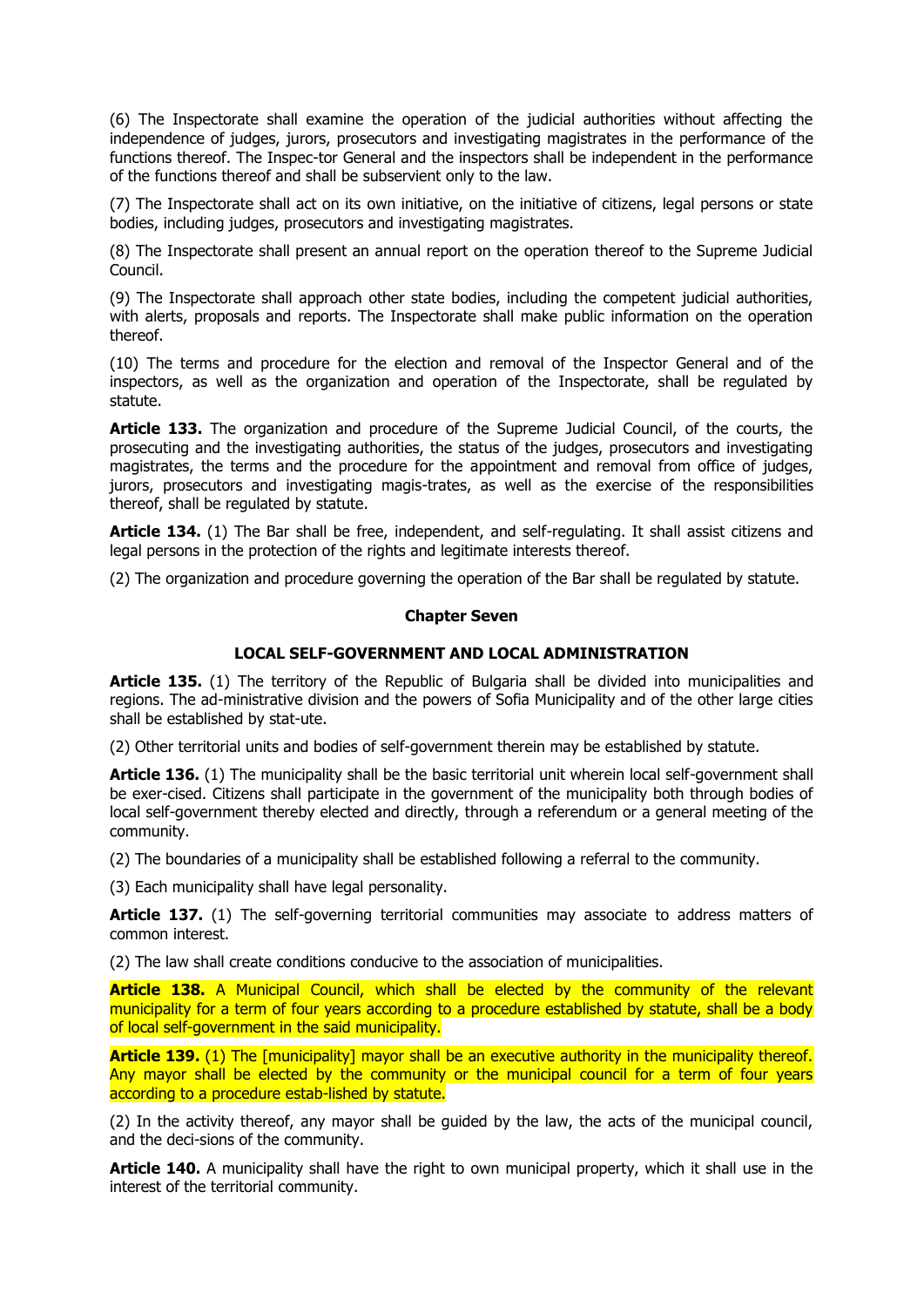Article 141. (1) Each municipality shall have a self-contained budget.

(2) The permanent sources of financing of the municipalities shall be established by statute.

(3) (New, SG No. 12/2007) The Municipal Council shall determine the amount of local taxes under terms, according to a procedure, and within a range established by statute.

(4) (New, SG No. 12/2007) The Municipal Council shall determine the amount of local fees according to a proce-dure established by statute.

(5) (Renumbered from Paragraph (3), SG No. 12/2007) The State shall assist the normal functioning of the mu-nicipalities through budget resources and by other means.

**Article 142.** The administrative region shall be a territorial unit entrusted with the conduct of regional policy, the exercise of state government at the local level, and the reconciliation of national and local interests.

**Article 143.** (1) Each administrative region shall be governed by a regional governor, assisted by a regional ad-ministration.

(2) Each regional governor shall be appointed by the Council of Ministers.

(3) The regional governors shall ensure the implementation of state policy. They shall be responsible for the safe-guarding of national interests, of law and public order, and shall exercise administrative control.

**Article 144.** The central government bodies and the local representatives thereof shall exercise control over the acts of the bodies of local government as to legal conformity solely where so prescribed by statute.

**Article 145.** A municipal council may challenge before a court of law any act or action that violates any rights thereof.

**Article 146.** The organization and procedure of operation of the bodies of local self-government and local admini-stration shall be established by statute.

### **Chapter Eight**

### **CONSTITUTIONAL COURT**

Article 147. (1) The Constitutional Court shall consist of 12 judges, whereof one-third shall be elected by the Na-tional Assembly, one-third shall be appointed by the President, and one-third shall be elected at a general meeting of the judges of the Supreme Court of Cassation and the Supreme Administrative Court.

(2) The term of office of the Constitutional Court judges shall be nine years. They shall be ineligible for re-election or re-appointment to this office. The composition of the Constitutional Court of each quota shall be renewed every three years according to a procedure established by statute.

(3) Eligibility to the office of Constitutional Court judge shall be limited to jurists of high professional standing and moral integrity who have practised law for at least 15 years.

(4) Voting by secret ballot, the Constitutional Court judges shall elect a President of the Court for a term of office of three years.

(5) The status of a Constitutional Court judge shall be incompatible with a representative mandate, with assump-tion of state or public office, with membership of a political party or a trade union, and with the practice of a liberal profession, business, or any other gainful occupation.

(6) Constitutional Court judges shall enjoy the same immunity as National Representatives.

**Article 148.** (1) The term of office of a Constitutional Court judge shall terminate upon:

1. expiry of the designated period;

2. submission of resignation to the Constitutional Court;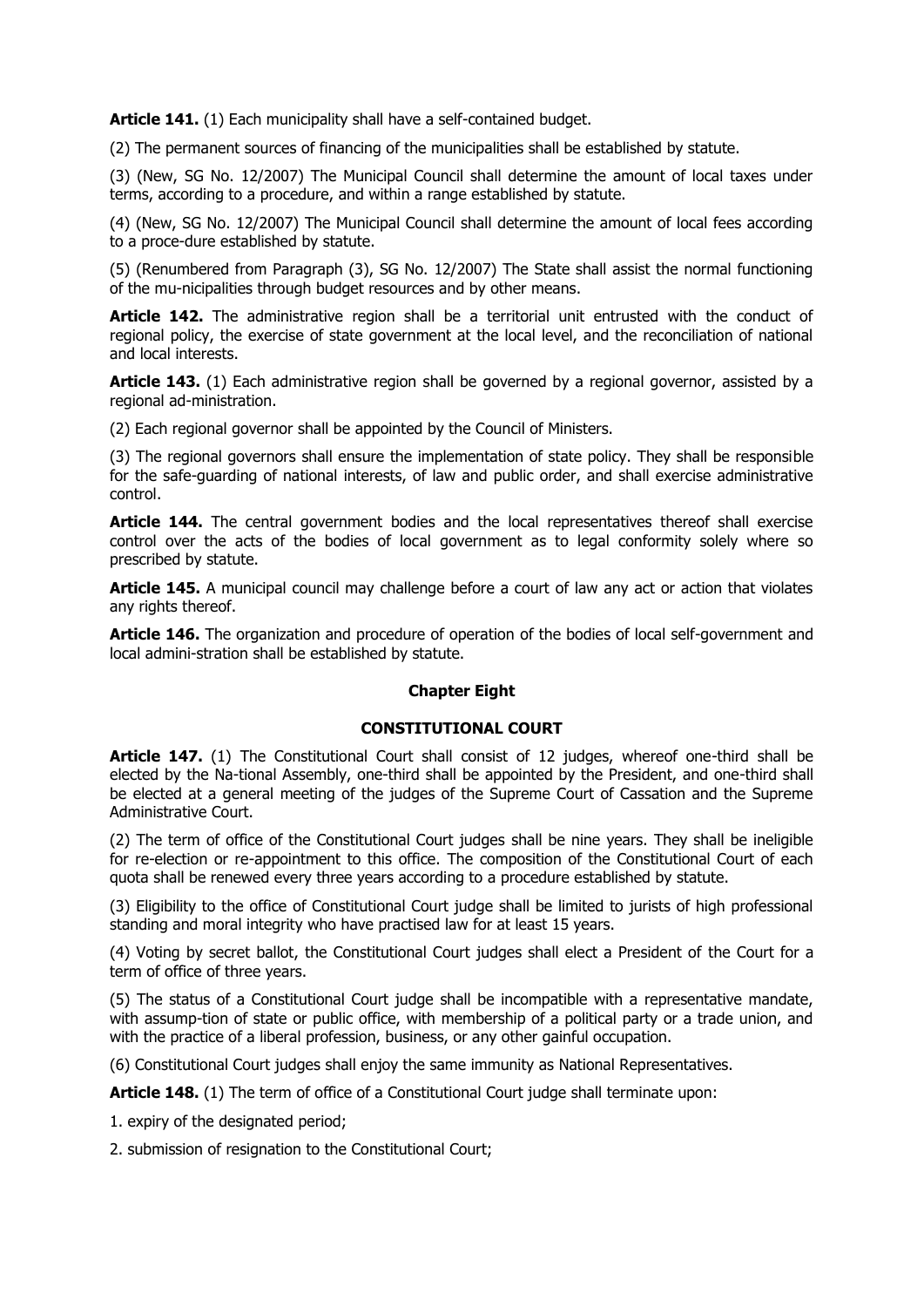3. entry into effect of a sentence whereby a penal sanction of deprivation of liberty has been imposed for a pre-meditated office;

4. actual inability to discharge the duties thereof for a period exceeding one year;

5. incompatibility with offices and activities covered under Article 147 (5) herein;

6. death.

(2) The Constitutional Court shall lift the immunity of a judge and shall establish the actual inability of a judge to discharge the duties thereof by a secret ballot and by a majority of at least two-thirds of all judges.

(3) Upon termination of the term of office a Constitutional Court judge, a replacement of the respective quota shall be elected within one month.

**Article 149.** (1) The Constitutional Court shall have jurisdiction to:

1. provide binding interpretations of the Constitution;

2. pronounce on any petition to establish unconstitutionality of the laws and other acts passed by the National As-sembly, as well as of the acts issued by the President;

3. settle any competence disputes between the National Assembly the President and the Council of Ministers, as well as between the bodies of local self-government and the central executive authorities;

4. pronounce on the consistency of any international treaties concluded by the Republic of Bulgaria with the Con-stitution prior to the ratification of any such treaties, as well as on the consistency of any [domestic] laws with the universally recognized standards of international law and with the international treaties whereto Bulgaria is a party;

5. pronounce on any disputes concerning the constitutionality of political parties and associations;

6. pronounce on any disputes concerning the legitimacy of the election of the President and Vice President;

7. pronounce on any disputes concerning the legitimacy of the election of a National Representative;

8. pronounce on any impeachments entered by the National Assembly against the President or the Vice President.

(2) The Constitutional Court may not be vested with any powers or divested of any powers by statute.

**Article 150.** (1) The Constitutional Court shall act on the initiative of at least one-fifth of the National Representa-tives, the President, the Council of Ministers, the Supreme Court of Cassation, the Supreme Administrative Court, and the Prosecutor General. Competence disputes referred to in Item 3 of Paragraph (1) of the foregoing Article may furthermore be brought by the municipal councils.

(2) Should it establish an inconsistency between a law and the Constitution, the Supreme Court of Cassation or the Supreme Administrative Court shall suspend proceedings in the case and shall refer the matter to the Constitu-tional Court.

(3) (New, SG No. 27/2006) The Ombudsman may approach the Constitutional Court with a petition to establish unconstitutionality of law whereby any rights and freedoms of citizens are violated.

Article 151. (1) Rendition of Constitutional Court judgments shall require the affirmative vote of more than one-half of all judges.

(2) Constitutional Court judgments shall be promulgated in the State Gazette within 15 days after the date of adoption thereof. A judgment shall enter into effect three days after the promulgation thereof. Any act which has been declared unconstitutional shall cease to apply as from the effective date of the judgment.

(3) Unconstitutionality of part of a law shall not affect the operation of the remaining part of any such law.

**Article 152.** The organization and the procedure of operation of the Constitutional Court shall be established by statute.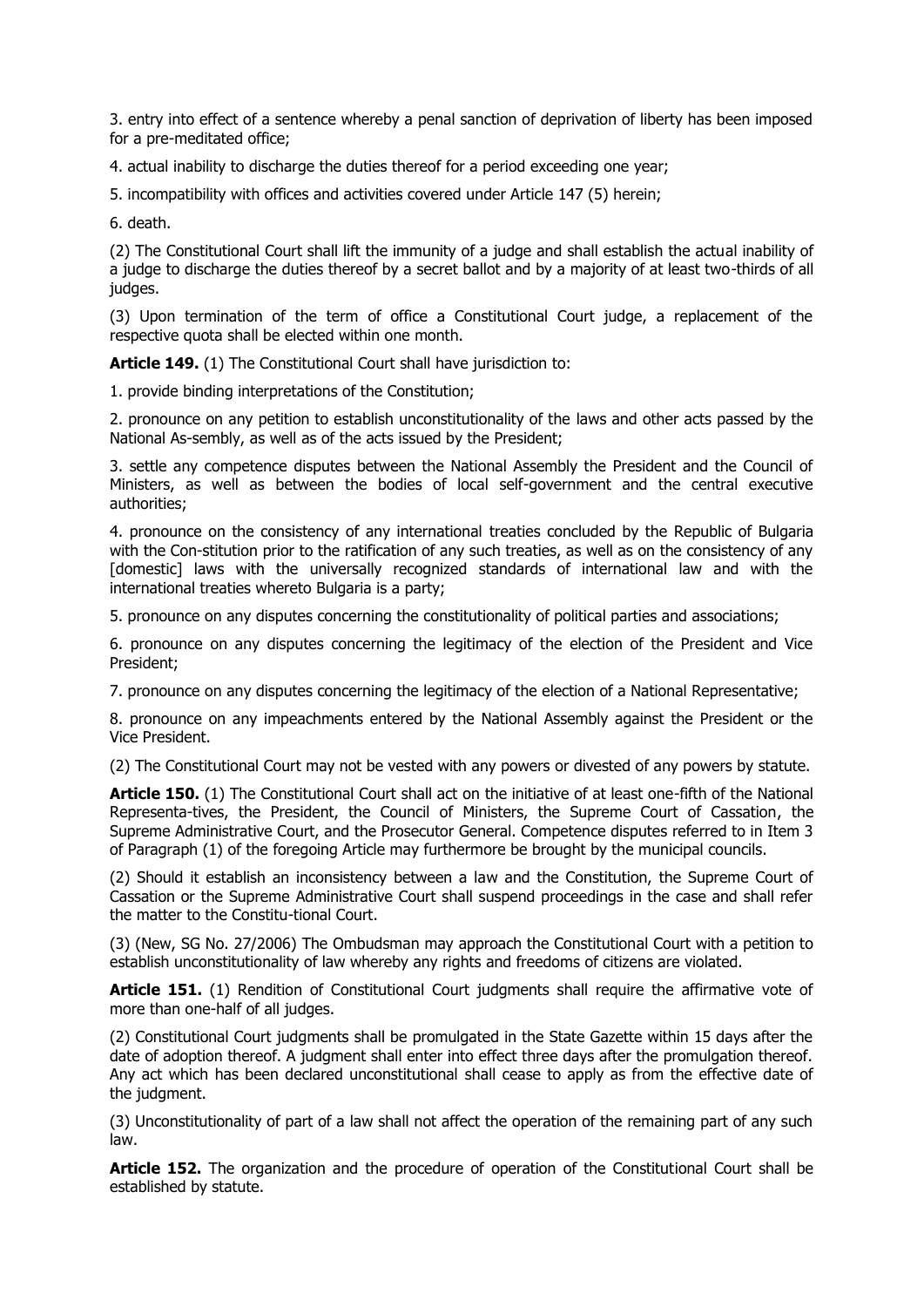#### **Chapter Nine**

### **HOW THE CONSTITUTION IS AMENDED AND SUPPLEMENTED. ADOPTION OF A NEW CONSTITUTION**

**Article 153.** The National Assembly may amend and supplement all provisions of the Constitution with the excep-tion of such as are placed within the exclusive powers of the Grand National Assembly.

**Article 154.** (1) The right to initiate legislation amending and supplementing the Constitution shall vest in one-fourth of the National Representatives and in the President.

(2) Any such motion shall be considered by the National Assembly not earlier than one month and not later than three months after the submission thereof.

**Article 155.** (1) The National Assembly shall pass any act to amend or supplement the Constitution by a majority of three-fourths of all National Representatives, by three votes taken on three different days.

(2) Should the motion have received less than three-fourths but more than two-thirds of the votes of all National Representatives, the said motion shall be eligible for a new consideration not earlier than two months and not later than five months thereafter. To be carried upon such new consideration, any such motion shall require the affirma-tive vote of at least two-thirds of all National Representatives.

**Article 156.** Any act to amend and supplement the Constitution shall be signed and shall be promulgated in the State Gazette by the Chairperson of the National Assembly within seven days after the passage of the said act.

**Article 157.** A Grand National Assembly shall consist of 400 National Representatives, elected according to the standard procedure.

**Article 158.** The Grand National Assembly shall exercise the following powers:

1. adopt a new Constitution;

2. resolve on the matter concerning a change of the territory of the Republic of Bulgaria, and ratify any interna-tional treaties providing for any such changes;

3. resolve on the matters concerning changes in the form of state organization and of the form of government;

4. resolve on the matters concerning amendment of Article 5 (2) and (4) and of Article 57 (1) and (3) of the Con-stitution;

5. resolve on the matters of amending and supplementing Chapter Nine of the Constitution.

**Article 159.** (1) The right to initiate legislation under the foregoing article shall vest in at least onehalf of the Na-tional Representatives and in the President.

(2) The draft of a new Constitution or of a revision of the effective Constitution, as well as of any changes in the national territory under Article 158 herein, shall be considered by the National Assembly not earlier than two months and not later than five months after the presentation of the said draft.

**Article 160.** (1) The National Assembly shall resolve on the conduct of elections of a Grand National Assembly by a majority of two-thirds of the total number of National Representatives.

(2) The President shall schedule elections of a Grand National Assembly within three months after the National As-sembly resolution.

(3) The credentials of the National Assembly shall terminate by the conduct of elections of a Grand National As-sembly.

Article 161. The Grand National Assembly shall pass a resolution on the drafts presented by a majority of two-thirds of all National Representatives, taking three votes on three different days.

**Article 162.** (1) The Grand National Assembly shall resolve solely on such matters concerning the Constitution for which it has been elected.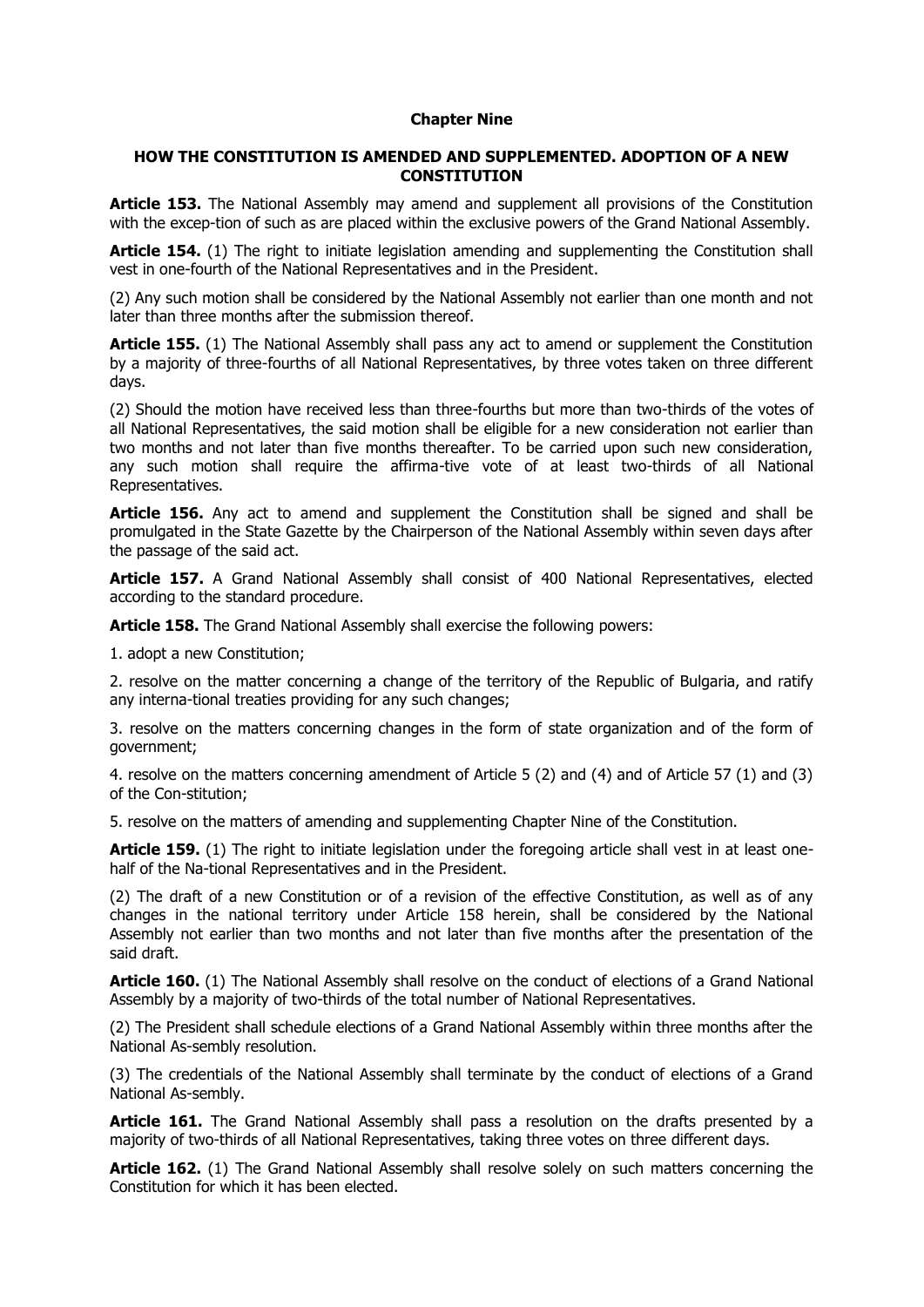(2) In an emergency, the Grand National Assembly shall furthermore perform the functions of a National Assembly.

(3) The powers of the Grand National Assembly shall terminate after the said Assembly pronounces conclusively on the matters for which it has been elected. In such a case, the President shall schedule elections according to the procedure established by statute.

**Article 163.** The acts of the Grand National Assembly shall be signed and shall be promulgated by the Chairper-son thereof within seven days after the passage thereof.

### **Chapter Ten**

# **COAT OF ARMS, SEAL, FLAG, ANTHEM, CAPITAL**

**Article 164.** The Coat of Arms of the Republic of Bulgaria shall be a lion rampant or on a shield gules.

**Article 165.** A design of the Coat of Arms of the Republic of Bulgaria shall appear on the State Seal.

**Article 166.** The flag of the Republic of Bulgaria shall be a tricolor: white, green, and red, arranged in horizontal bands from the top down.

**Article 167.** The procedure for affixation of the State Seal and for the hoisting of the National Flag shall be estab-lished by statute.

**Article 168.** The National Anthem of the Republic of Bulgaria shall be the song Mila Rodino.

**Article 169.** The capital city of the Republic of Bulgaria shall be the City of Sofia.

# **TRANSITIONAL AND FINAL PROVISIONS**

**§ 1.** (1) The Grand National Assembly shall dissolve itself after adoption of the Constitution.

(2) The Grand National Assembly shall continue to perform the functions of a National Assembly until election of a new National Assembly. Within this period, the Grand National Assembly shall adopt laws on election of a National Assembly, a President, of bodies of local self-government, as well as other laws. The Constitutional Court and the Supreme Judicial Council shall be constituted within the same period.

(3) The National Representatives, the President, the Vice President, and the members of the Council of Ministers shall take the oath of office provided for in this Constitution at the first sitting of the National Assembly after the entry of this Constitution into force.

**§ 2.** Until election of a Supreme Court of Cassation and a Supreme Administrative Court, the powers thereof under Article 130 (3) and Article 147 (1) of the Constitution shall be exercised by the Supreme Court of the Republic of Bulgaria.

**§ 3.** (1) The provisions of any pre-existing laws shall apply insofar as they do not conflict with the Constitution.

(2) Within one year after the entry of this Constitution into force, the National Assembly shall repeal those provi-sions of the pre-existing laws which have not been repealed by virtue of the direct operation of Article 5 (2) of the Constitution.

(3) The National Assembly shall adopt the laws expressly specified by the Constitution within three years.

**§ 4.** The organization of the judicial branch of government established by the Constitution shall take effect after the passage of the new structural and procedural laws within the term established by § 3 (2) herein.

**§ 5.** Judges, prosecutors, and investigating magistrates shall become irremovable if within three months of its con-stitution the Supreme Judicial Council does not rule that they lack the required professional merits.